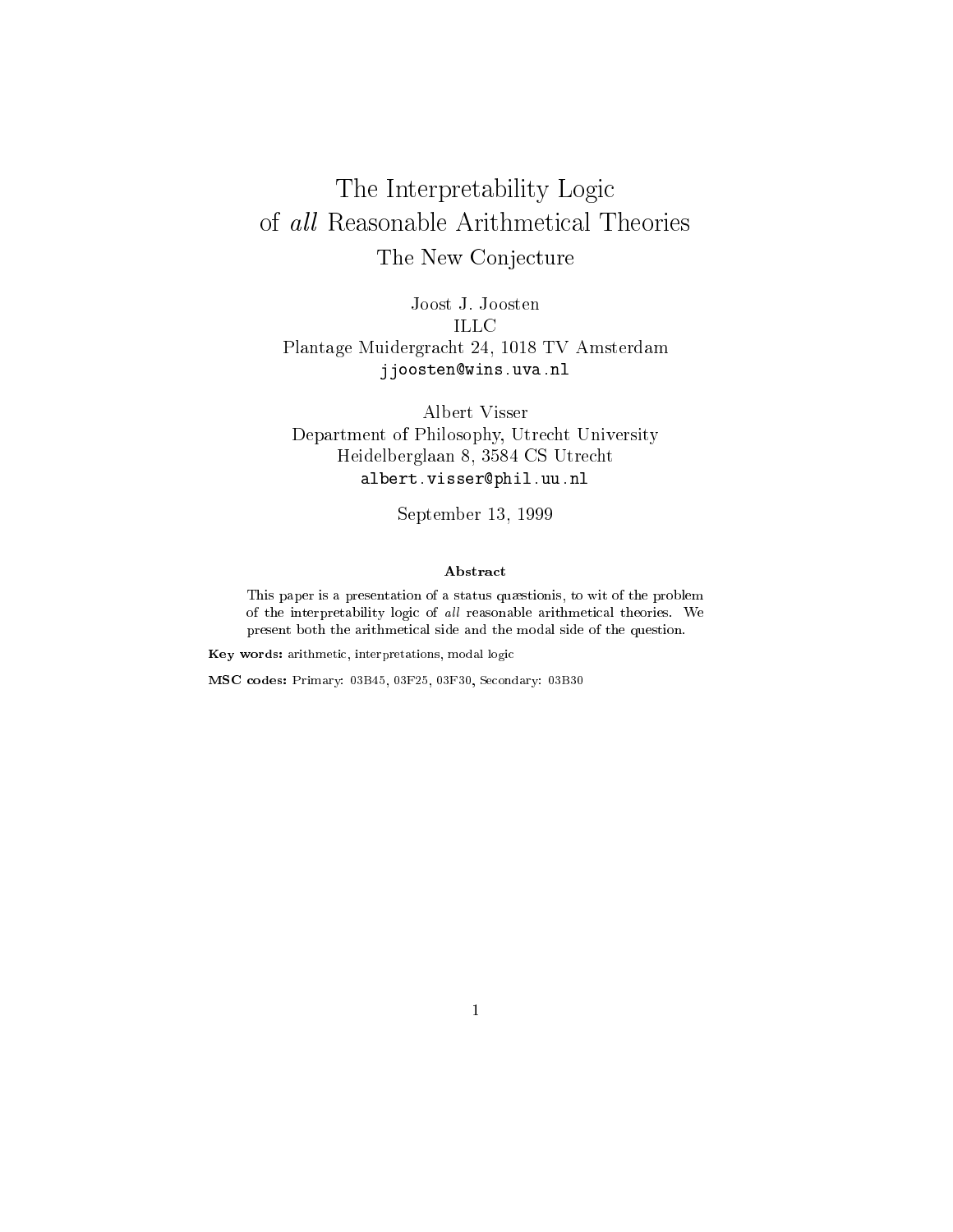# **Contents**

| $\mathbf{1}$ | 1.1<br>1.2<br>1.3                | Introduction<br>So What's Reasonable?                                                                                                                                                                                          | 3<br>3<br>$\bf 5$<br>7 |
|--------------|----------------------------------|--------------------------------------------------------------------------------------------------------------------------------------------------------------------------------------------------------------------------------|------------------------|
| $\bf{2}$     | Parvulae Arithmeticae            |                                                                                                                                                                                                                                | 8                      |
|              | 2.1                              |                                                                                                                                                                                                                                | 8                      |
|              | 2.2                              |                                                                                                                                                                                                                                | 8                      |
|              | 23                               |                                                                                                                                                                                                                                | 8                      |
|              | 2.4                              |                                                                                                                                                                                                                                | 10                     |
| 3            | Interpretability Logic Explained |                                                                                                                                                                                                                                | 11                     |
|              | 31                               | Description of the System IL                                                                                                                                                                                                   | 11                     |
|              | 32                               |                                                                                                                                                                                                                                | 13                     |
|              | 33                               | Beyond IL and a construction of the construction of the construction of the construction of the construction of the construction of the construction of the construction of the construction of the construction of the constr | 15                     |
| 4            | <b>Modal Semantics</b>           |                                                                                                                                                                                                                                | 17                     |
|              | 4.1                              |                                                                                                                                                                                                                                | 17                     |
|              | 42                               |                                                                                                                                                                                                                                | 18                     |
|              | 43                               |                                                                                                                                                                                                                                | 18                     |
|              | 4.4                              |                                                                                                                                                                                                                                | 19                     |
|              | 4.5                              | New Principles by Modal Refinements                                                                                                                                                                                            | 19                     |
| 5            | <b>Concluding Remarks</b>        |                                                                                                                                                                                                                                | 22                     |
|              | 5.1                              |                                                                                                                                                                                                                                | -22                    |
|              | 52                               |                                                                                                                                                                                                                                | 23                     |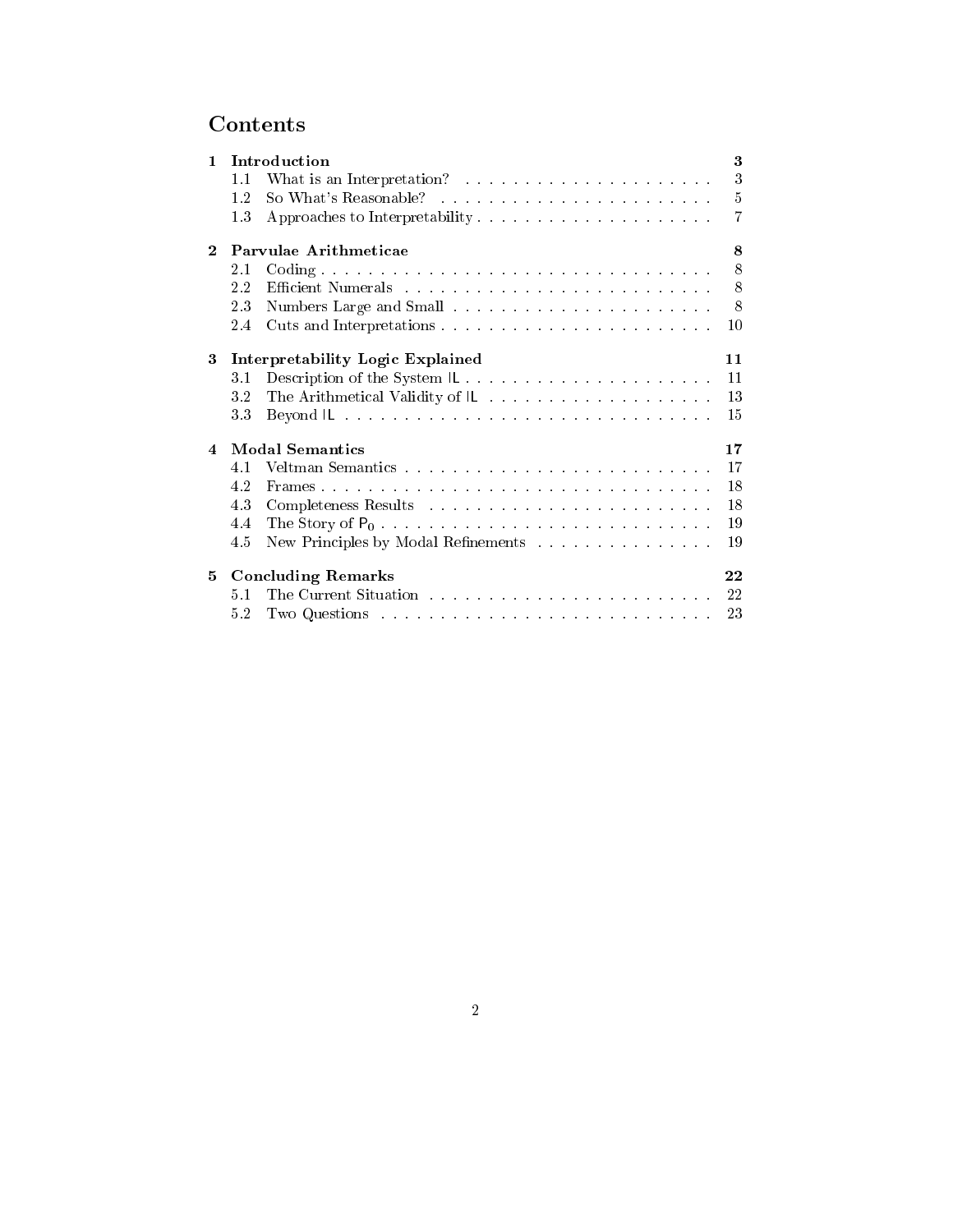#### 1 Introduction 1

What challenges does the future have in store for us? When talking provability and interpretability logic, we are in the happy position of being able to give a pretty definite answer. Three great problems is what we are facing. The first  $-$ studied by R. Verbrugge and A. Berarducci, see [24], [4]— is the problem of the provability logics of Buss'  $\mathsf{S}^1_2$  and Wilkie & Paris'  $I\Delta_0 + \Omega_1$ . The second is the problem of the provabilitity logic of Heyting's Arithmetic —studied by A. Visser and R. Iemhoff, see  $[25]$ ,  $[28]$ ,  $[31]$ ,  $[30]$ ,  $[11]$ ). The third problem, the problem explained in this paper, is the problem of the interpretability logic of all reasonable arithmetical theories.

In this article, the current status of the problem will be presented. The paper provides the necessary denitions and a detailed explanation of the latest conjecture. It will be made evident that the problem is a good problem in that it intertwines modal and arithmetical ideas.

We did our best to make this exposition accessible to all readers with a modicum of mathematical sophistication.

#### Acknowledgements

We thank Dick de Jongh for many enlightening conversations. We thank Rosalie Iemhoff for her careful reading of the penultimate draft.

The next subsection is a brief introduction to interpretations.

#### 1.1 What is an Interpretation?

The interpretations we are interested in are relative interpretations in the sense of Tarski, Mostwoski and Robinson (see [22]). Consider theories  $U$  with language  $\mathcal{L}_U$  and T with language  $\mathcal{L}_T$ . For the moment we assume that  $\mathcal{L}_U$  is a relational language. An interpretation K of U in T is given by a pair  $\langle \delta(x), F \rangle$ . Here  $\delta(x)$  is an  $\mathcal{L}_T$ -formula representing the *domain* of the interpretation.<sup>1</sup> F is a mapping that associates to each relation symbol R of  $\mathcal{L}_U$  with arity n an  $\mathcal{L}_T$ formula  $F(R)(x_1, \dots, x_n)$ . Here  $x_1, \dots, x_n$  are suitably chosen free variables. We translate the formulas of  $\mathcal{L}_U$  to the formulas of  $\mathcal{L}_T$  as follows:

- $\mathcal{K}(R(y_1, \dots, y_n)) := F(R)(y_1, \dots, y_n),$ (We do not demand that identity is translated as identity.)
- <sup>K</sup> commutes with the propositional connectives,
- $\mathcal{K}(\forall y A) := \forall y (\delta(y) \rightarrow \mathcal{K}(A)),$
- $\mathcal{K}(\exists y \, A) := \exists y \, (\delta(y) \wedge \mathcal{K}(A)),$

<sup>&</sup>lt;sup>1</sup>More generally, we can use  $\delta(\vec{x})$ , using several variables to represent one object. We are mainly interested in theories with sequence coding in which we can restrict ourselves to  $\delta$  with just one free variable.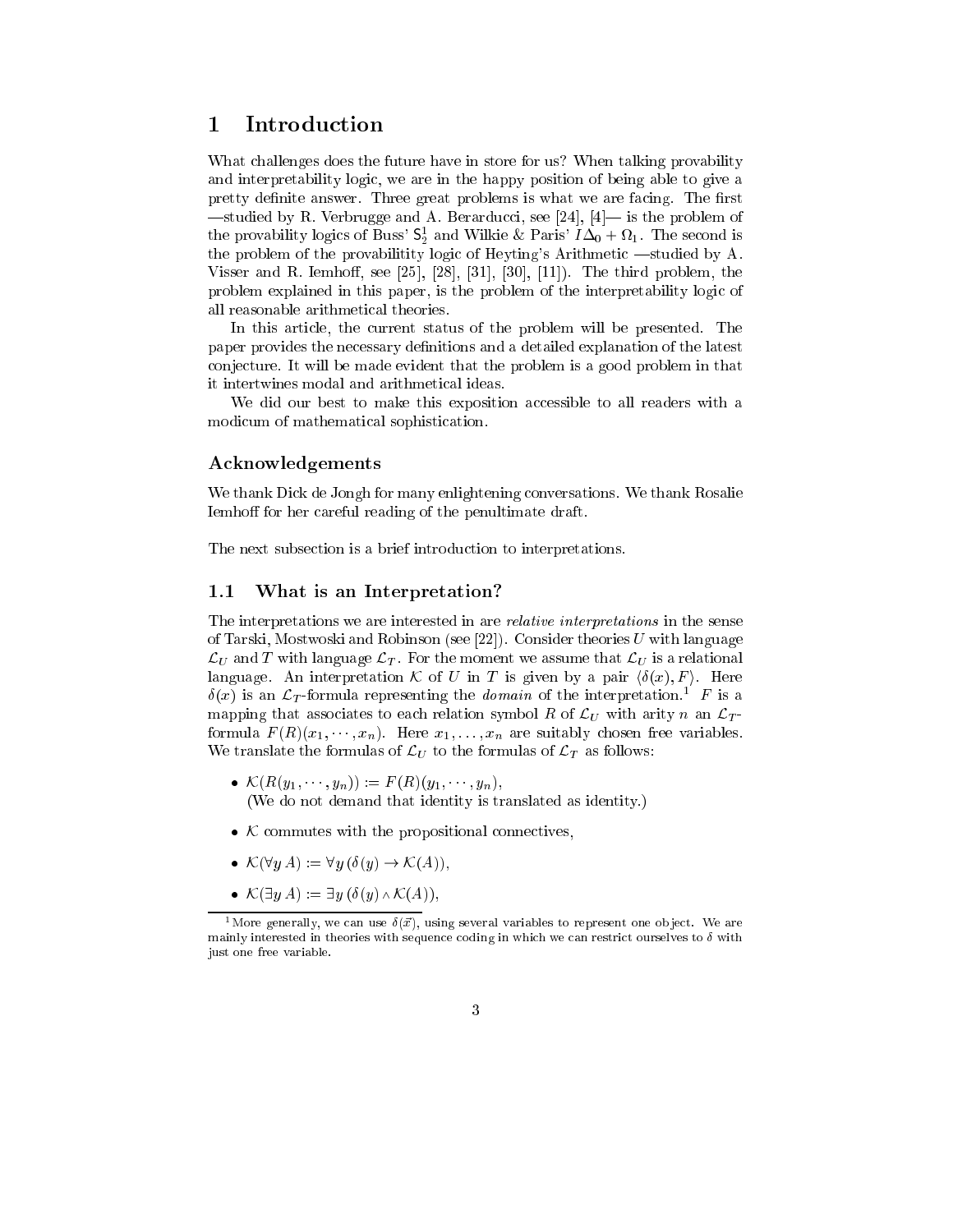There are some trifling details  $-e.g.$  about avoiding variable clashes—that we ignore here. In case  $\mathcal{L}_U$  contains functionsymbols, we first apply the usual algorithm to eliminate functionsymbols to translate  $\mathcal{L}_U$  to a corresponding relational language and then we apply the translation sketched above. (For an attempt to get all the details right, see [29].) Finally, we demand of interpretations that for all sentences A which are universal closures of axioms of U, we have  $T \vdash \mathcal{K}(A)$ .

We will write  $\mathcal{K}: T \triangleright U$  for  $\mathcal K$  is an interpretation of U in T. An alternative notation, which is more suitable if we want to study the category of interpretations, is  $U \stackrel{\sim}{\longrightarrow} T$ . We write  $T \triangleright U$ , for  $K : T \triangleright U$ , for some K.

Interpretations are used for various purposes: to prove relative consistency, conservation results and undecidability results. The syntactical character of interpretations has the obvious advantage that it allows us to convert proofs of the interpreted theory in an efficient way into proofs of the interpreting theory. Examples of relative interpretations are e.g. the interpretation of arithmetic in set-theory, the interpretation of elementary syntax in arithmetic, the interpretation of  $PA + incon(PA)$  in PA.

Let's forget, for a brief moment, about interpretations. Let's think about e.g. the construction of a model of two dimensional elliptic space in Euclidean three dimensional space. This is a construction inside the standard model of Euclidean geometry, which is modulo isomorphism the unique model of the second order version of three dimensional Euclidean geometry, of (modulo isomorphism) the standard model of two dimensional elliptic geometry. We construct this model by stipulating that 'point' in the new sense will be *line through a given point*<sup>2</sup>, `line' in the new sense is plane through the given point, `incidence of point and line' is the line representing the point is in the plane representing the line, etc. If you inspect the construction, you will see that it just uses the resources of the first order theory of three dimensional Euclidean geometry. Thus it provides a uniform way of transforming models of (first order) three dimensional Euclidean geometry into models of (first order) two dimensional elliptic geometry. A still closer inspection shows that our construction can be viewed as a purely syntactical transformation. It provides a relative interpretation of (first order) two dimensional elliptic geometry in (first order) three dimensional Euclidean geometry.

We can capture the relation of interpretations and model constructions as follows. Let  $\mathfrak{Mod}(V)$  be the class of models of a theory V. An interpretation K of  $U$  in  $T$  provides a uniform way to build internal models of  $U$  inside models of T. Thus K provides us with a function, say  $\mathfrak{Mod}(K)$ , from  $\mathfrak{Mod}(T)$  to  $\mathfrak{Mod}(U)$ . Thus defined  $\mathfrak{Mod}$  is a contravariant functor from Theory, the category of theories and interpretations, to  $\mathfrak{Class}$ , the category of definable classes and definable functions between classes. The idea of an interpretation as an 'internal model given in a uniform way' is an important heuristic in thinking about interpretations: the mind craves reality and visualisation rather than syntax. We will

 $2$ To make this work in our set-up, we have to assume a version of Euclidean geometry with a constant for a point and an axiom stating that the point is indeed a point. To avoid the necessity of such inelegant stipulations we have to improve a bit on our present definition of interpretation. interpretation.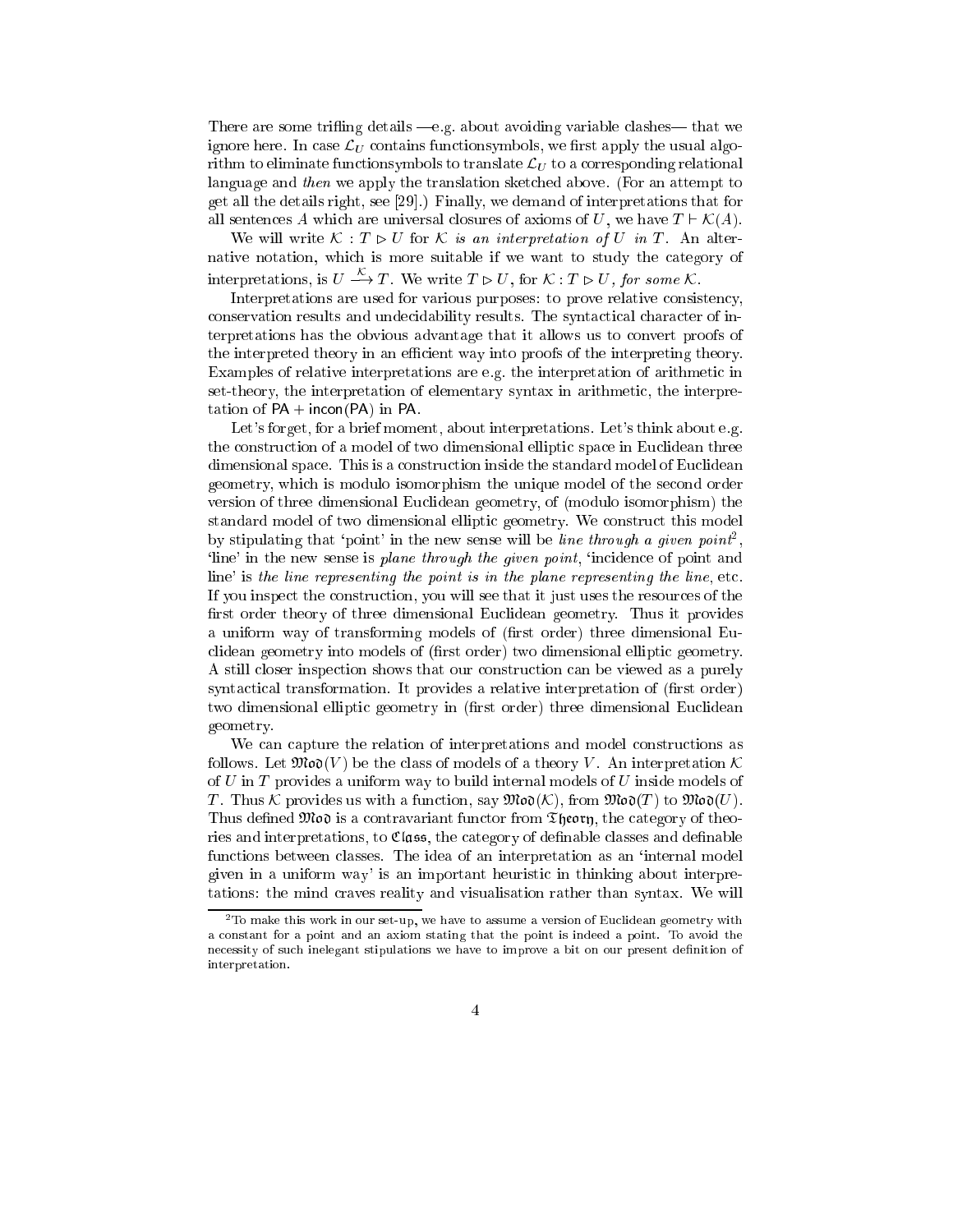exploit this heuristic in what follows. E.g. we will speak about one interpretation  $K$  being an end-extension of another one  $M$ , meaning that in every model the internal model associated to  $K$  is an end-extension of the internal model of  $\ldots$  in a uniform way. We use the set of  $\ldots$ 

#### 1.2 So What's Reasonable?

We will be interested in interpretability of reasonable arithmetical theories. More specifically we will be interested in what such theories have to say about interpretability in these theories themselves. So what are reasonable arithmetical theories?

A theory, for our present purposes, is a predicate logical theory axiomatized by axioms in an axiom set that is given by arithmetical formula  $\alpha$ . Unless stated otherwise we assume that  $\alpha$  is simple, say a predicate corresponding with a class that is decidable by a p-time algorithm. Note that our specification makes theory an intensional notion, since we consider theories also from the point of view of theories:  $\alpha$  and  $\beta$  may specify the same axiom set, but a theory U thinking about  $T_{\alpha}$  and  $T_{\beta}$  need not be aware of that.

`Arithmetical' has a primary and a secondary meaning. In the primary meaning an arithmetical theory is an extension of Robinson's Arithmetic Q in the usual language of arithmetic with  $0, S, + \text{ and } \times$ . (We will often use instead of -.) In the secondary meaning, an arithmetical theory is a pair  $\langle T, \mathcal{N} \rangle$ , where  $\mathcal{N} : T \triangleright \mathsf{Q}$ . In other words an arithmetical theory is a theory with designated predicates representing the natural numbers, representing zero, etc. e.g.  $\langle ZF, \mathcal{N} \rangle$ , where N is the usual set-theoretical representation of the natural numbers, is an arithmetical theory. The intended meaning of arithmetical theory in this paper is the secondary one.

The caution concerning the explicit designation of the natural numbers is necessary, since not all interpretations of number theory are provably isomorphic in a given theory. Thus the following three statements are equally true.

- 1.  $con(ZF)$  is independent of  $GB (= G\ddot{o}del-Bernays Set Theory)$ .
- 2. GB proves con(ZF).
- 3. GB proves  $\neg$  con(ZF).

Here  $con(ZF)$  abbreviates a fixed arithmetical sentence, but we vary, in the examples, the designated set of natural numbers. The correct formulation of our statements is:

- 1. con( $\mathsf{ZF}$ ) is independent of  $\langle \mathsf{GB}, \mathcal{N} \rangle$ .
- 2.  $\langle GB, \mathcal{I} \rangle$  proves con(ZF).
- 3.  $\langle GB, \mathcal{K} \rangle$  proves  $\neg con(ZF)$ .

Here  $\mathcal N$  is the usual interpretation of the natural numbers in ZF lifted to GB.  $\mathcal I$ is a definable cut of the N-numbers and K is a suitable interpretation built using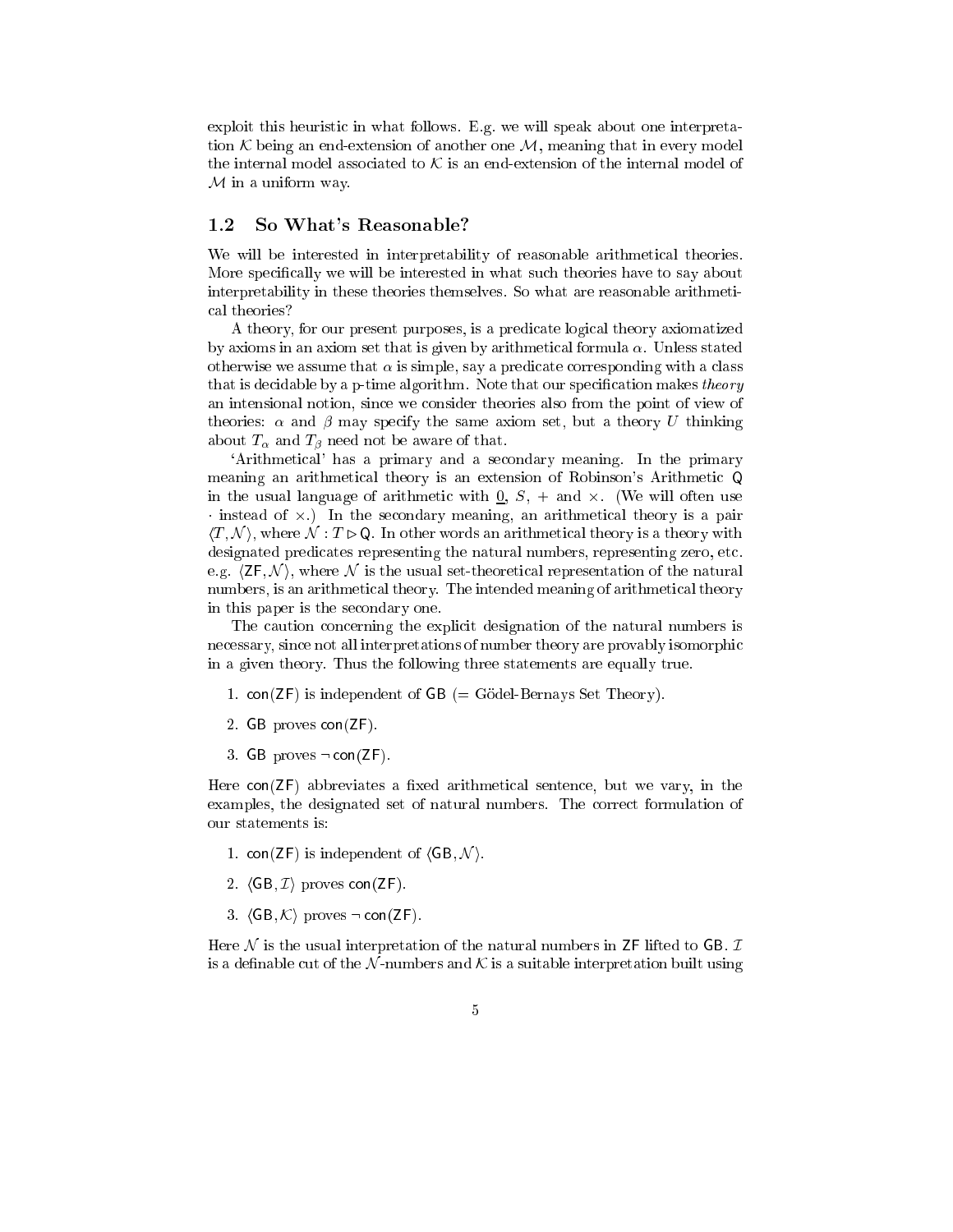a syntactic variant of the Henkin construction. Both  $\mathcal N$  and  $\mathcal I$  are standard in that they represent the ordinary natural numbers (modulo isomorphism) in the standard model.  $K$ , of course, cannot represent the standard numbers inside any model.

Rather than viewing the possibility of having different sets of numbers as a nuisance, we will make grateful use of it by switching between choices of what `the numbers' are.

There is some arbitrariness in our singling out arithmetic as the thing we are interested in, especially since representations of syntax play such a large role in Gödelean metamathematics. We could as have well decided to speak about syntactical theories, counting e.g.  $\langle PA, S \rangle$  as a syntactical theory, where S is a designated interpretation of some reasonable theory of elementary syntax. There are two reasons we will make the traditional choice to speak about arithmetic: first simply because it is the traditional choice —changing it will cause confusion—, secondly the methodology of definable cuts is easier to understand in the context of arithmetic.

What is reasonable? It means at least: strong enough to verify the minimal principles we are interested in. Take, e.g. the principle that tells us that if something is provable, then it's provable that it's provable. To verify the principle in the obvious way, we need  $\Delta_0$ -induction, plus the totality of the function  $\omega_1$ , where  $\omega_1(x) = 2^{(\log_2 x)^2}$ . This principle is called  $\Omega_1$ . Another principle is the one stating that interpretations can be composed, i.e. if  $\mathcal{K}: U \triangleright V$  and  $\mathcal{M}: V \triangleright W$ , then  $M \circ \mathcal{K} : U \triangleright W$ . To verify it we need  $\Sigma$ -collection, also known as  $B\Sigma_1$ , the principle  $\forall x \le a \exists y \land \neg \exists b \forall x \le a \exists y \le b \land$ , where A is  $\Sigma_1$ .

Thus we demand that reasonable arithmetical theories contain a minimal arithmetical theory Basic. Formally: a reasonable arithmetic is of the form  $\langle T, \mathcal{N} \rangle$ , where  $\mathcal{N} : T \triangleright$  Basic. The most plausible choice for Basic at the time of writing is  $I\Delta_0 + \Omega_1 + B\Sigma_1$ . (See [27], for some shameless trickery to get rid of the assumption  $B\Sigma_1$ .)

The second demand that we pose, has to do with the coherence of the theories. Given two theories T, U, we could take a disjoint union  $T \oplus U$  in such a way that the  $T$ - and the U-objects have no recognizable interaction at all. So if our numbers are 'confined in'  $T$ , they will not be able to 'interact' in any way with the U-part. What we demand is that our theory is sequential: it should contain (in the sense of interpretability) a theory of sequences of all objects the theory can talk about. Here the lengths length( $\sigma$ ) and projections ( $\sigma$ )<sub>i</sub> are taken from an initial segment of the designated numbers. Sequentiality is important to make e.g. the construction of partial truthpredicates possible. For more on sequentiality, see e.g. [10].

The third demand is not really a demand but a programmatic point. We should keep the answer to the question what a reasonable theory is, somewhat indefinite. The class of reasonable theories is that class of theories that allows a beautiful answer to the question what the interpretability logic of all reasonable theories is. E.g. it could happen that only the theories that contain the axiom that exponentiation is total have a nice logic. Well, in that case we say that those theories are the reasonable ones.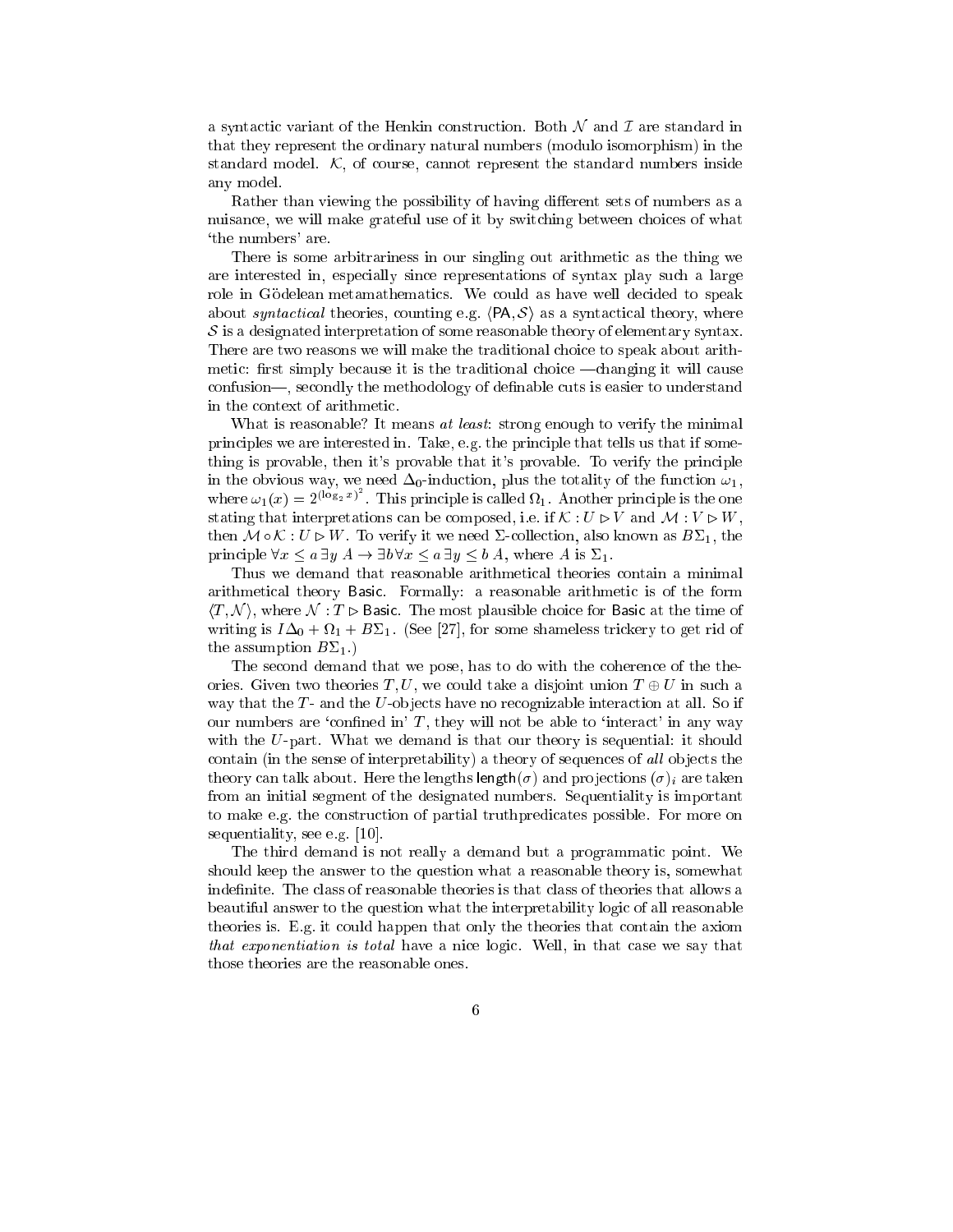#### 1.3 Approaches to Interpretability

What could the metamathematical study of interpretability and interpretations look like? One idea is to study *degrees of interpretability*. Interpretability yields a partial preorder on theories. Dividing the associated equivalence relation out we get a degree-theory. Degree-theory has been studied by P. Lindström and C. Bennet (see e.g. [14] and [2]) and by V. Svejdar (see [21]). The work on degrees was very fruitful as a generator of methods and techniques. Some of these techniques have been adapted for application in interpretability logic.

We feel that it could be very fruitful to extend the degree-theoretic approach to the study of suitable categories of interpretations. The more expressive category-theoretical language might be better suited to express certain basic insights concerning interpretability. There were some attempts to initiate such a study, but these attempts did yield less than satisfactory results. Some further experimentation is needed to isolate the right categories.

The approach to interpretability that is the focus of this paper is the modal study of interpretability. In e modal language has the advantage of expressiveness, but there are costs. First modal logic is about `propositions' not about theories. This means that we cannot directly study the relations  $\mathcal{K}: T \triangleright U$  or even  $T \triangleright U$ . What we study is the relation  $A \triangleright T B$ , which is defined as follows:

 $\bullet$   $A \rhd_T B$   $\Rightarrow$   $(T + A) \rhd (T + B)$ .

Here  $T$  is the base theory. We speak of (sentential) interpretability over  $T$ . Secondly, we are interested in iterating the modal connectives. We want to allow things like  $(A \triangleright B) \triangleright C$ . This means that our research is restricted to base theories  $T$  that have sufficient coding ability to formalize a decent amount of reasoning concerning interpretations. This restriction is substantial since lots of important interpretations fall outside the scope of our investigation. If we pay the costs, there are some gains.

- 1. We have a modal language that is rich enough to articulate both the incompleteness theorems and the model existence lemma, which is the heart of the completeness theorem.
- 2. Some substantial reasoning concerning interpretability can be executed in this modal logic.
- 3. The Kripke model theory of the logic is highly interesting qua modal logic.
- 4. The arithmetical side of the study involves substantial arithmetical insights. As we will see, in an indirect way, our logic can talk about large and small numbers.

<sup>3</sup> Lev Beklemishev places this kind of study between structural prooftheory which studies specific proof systems and proofs, and recursion theoretic prooftheory where theories are considered as RE sets of theorems. Here we abstract away from many details of the proof system and from detailed proofs, however e.g. the defining formula of the set of axioms is a feature that can make a difference. Perhaps one could say that the modal study of provability and interpretability is part of intensional prooftheory.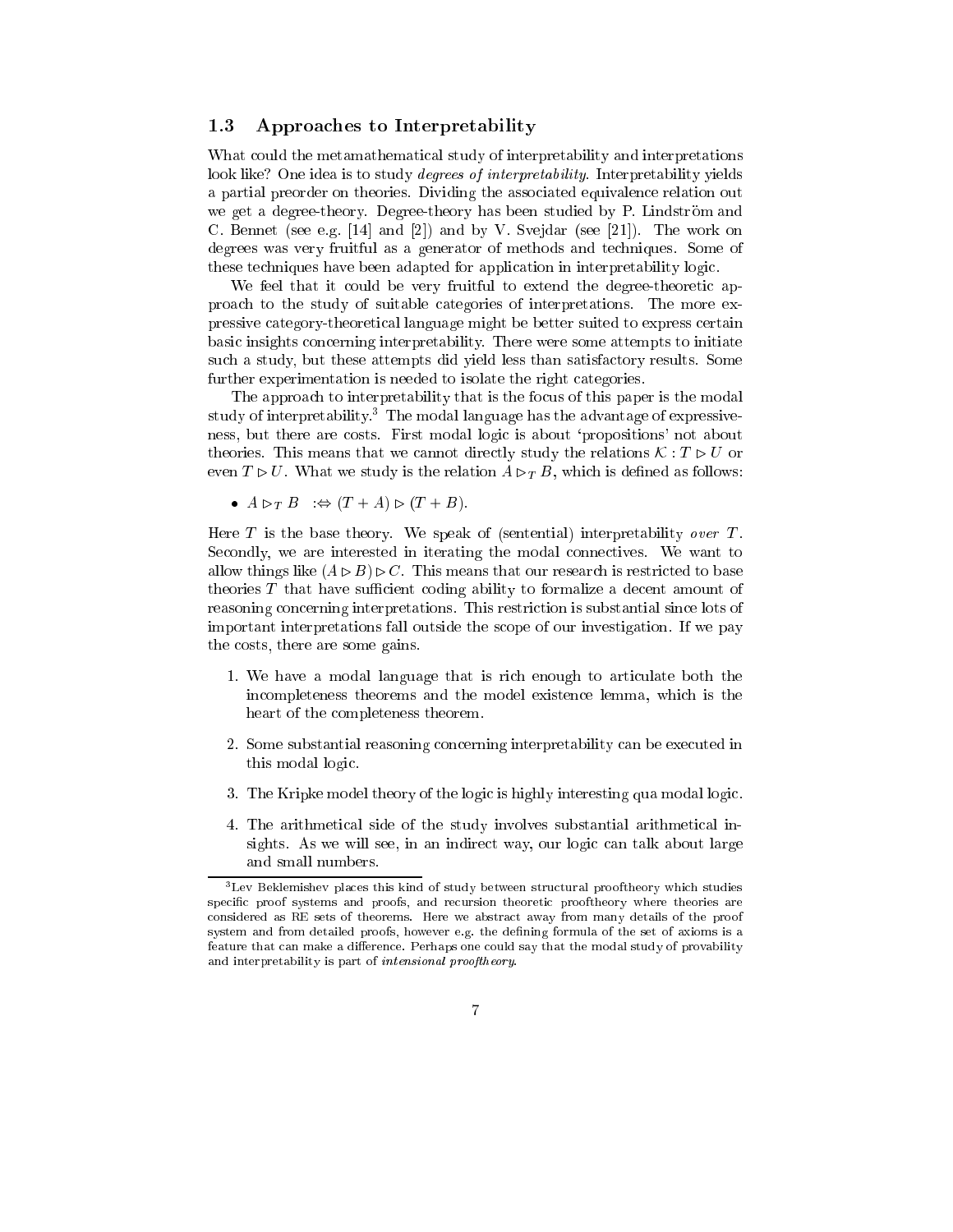Before we introduce the modal logics, we interpolate a brief introduction to some salient arithmetical facts.

# 2 Parvulae Arithmeticae

#### 2.1 Coding

Since the function  $\omega_1 = \lambda x \cdot 2^{(\log_2 x)^2}$  is present in our basic system of arithmetic Basic, we have p-time computable functions available. Having these, arithmetization of syntax becomes a piece of cake. The most obvious gödelnumbering of strings in a given alphabet is also the best one. We enumerate first the strings of length 0, then the strings of length 1, and so on. The strings of the same length we order alphabetically. We assign to each string as godelnumber simply its ordernumber in the sequence so obtained. It turns out, using a trick due to Smullyan, that operations on strings like concatenation can be easily arithmetically represented under this coding. An important insight is the elementary fact that the godelnumber of a string  $\sigma$  is of order  $A^{length(\sigma)}$ , where A is the cardinality of the alphabet. We will code syntactical elements, like formulas and proofs, by writing them out and then taking the code of the resulting string.

We will write  $\Box_T A$  for the arithmetization of T proves A and  $A \triangleright_T B$  for the arithmetization of  $T + A$  interprets  $T + B$ . If A contains a free variable x,  $\Box_{T}A$  is the arithmetization of the result of substituting the numeral of x in A for " $x$ " is provable in T'. Further conventions are similar.

## 2.2 Efficient Numerals

It is definitely not a good idea to represent the number  $n$  by the numeral  $\, n \,$ 

 $\widetilde{S\cdots S}$ 0. The gödelnumber of this numeral will be of order  $2^{cn}$ , for a fixed constant c. So the function sending a number to the code of its numeral will be exponential. Exponentiation is not generally available in Basic. Hence we will use binary numerals instead. These are defined by  $\text{num}(0) := 0$ ,  $\text{num}(2n+1) :=$  $S(SS_0 \text{ num}(n))$ , num $(2n + 2) := SS_0 \text{ num}(n + 1)$ . This representation has the happy consequence that the godelnumber of the numeral of  $n$  is of order  $2^{c \log_2 n}$ , i.e.  $n^k$ , for some fixed standard k.

#### 2.3 Numbers Large and Small

We have to face the basic fact that we are going to use theories that do not have full induction. Note that also quite strong theories may lack full induction, e.g.  $\langle GB, \mathcal{N} \rangle$ . Thus, in our theories, it may happen that we have definable sets of numbers containing 0 and closed under successor such that the theory doesn't think this set contains all (designated) numbers. In some cases the theory will even positively know this set does not contain all numbers. Such definable sets of numbers, closed under successor but not necessarily containing all designated numbers, play an important role in the metamathematical study of arithmetics.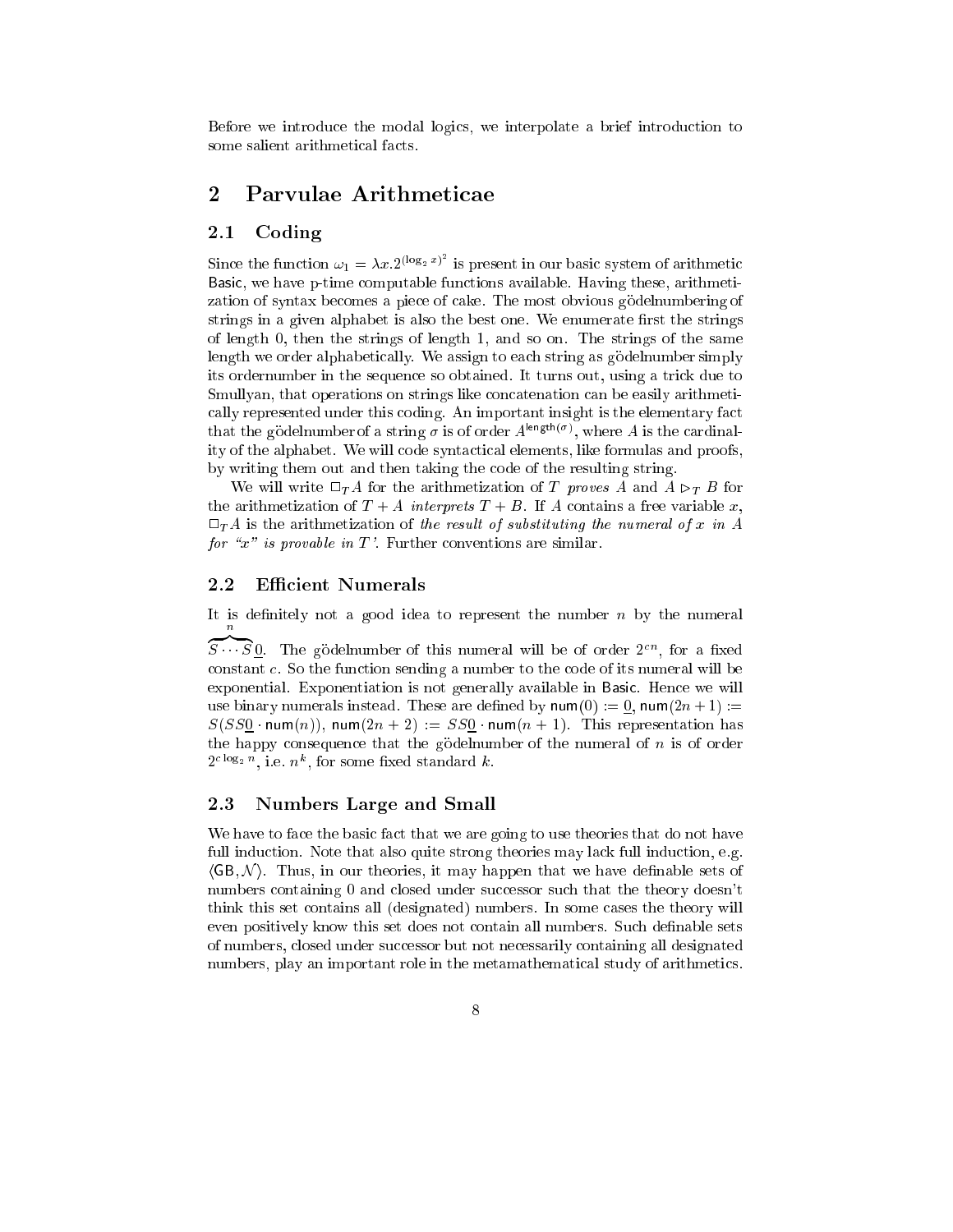For many purposes it is convenient to put stronger demands on these sets: we ask that they are *definable cuts*. Let  $\langle T, \mathcal{N} \rangle$  be an arithmetical theory. Here  $\mathcal{N} = \langle \delta, F \rangle.$ 

An  $\mathcal{L}_T$ -formula *I* is/presents a  $\langle T, \mathcal{N} \rangle$ -cut iff *T* proves that:

- 1.  $Ix \rightarrow \delta x,$
- 2.  $(Ix \wedge \mathcal{N}(x = y)) \rightarrow Iy$ ,
- 3.  $I$  is downwards closed under  $\lt$ , i.e.  $(I(x) \wedge \mathcal{N}(y < x)) \rightarrow I(y),$
- 4. I is closed under  $0, S, +$ ,  $\times$  and  $\omega_1$ , i.e.
	- (a)  $\mathcal{N}(x = 0) \rightarrow Ix$ ,
	- (b)  $(Ix \wedge \mathcal{N}(Sx = y)) \rightarrow Iy$ ,
	- (c)  $(Ix \wedge Iy \wedge \mathcal{N}(x + y = z)) \rightarrow Iz$ ,
	- (d)  $(Ix \wedge Iy \wedge \mathcal{N} (x \cdot y = z)) \rightarrow Iz$ ,
	- (e)  $(Ix \wedge \mathcal{N}(\omega_1 x = y)) \rightarrow I y$ .

Note that ' $\omega_1 x = y'$  is, in the usual set-up, an abbreviation of a complex formula.

We will sometimes write ' $x \in I$ ' for ' $Ix$ '.

Using a wonderful trick invented by Solovay ([20]), we can always `shorten' a definable set of numbers,  $T$ -provably closed under successor to a  $T$ -cut. Cuts can be considered as `notions of smallness': the numbers inside the cut are `small', the ones above it `big'.

We will consider cuts themselves as interpretations of arithmetic, confusing the cut I with the interpretation  $\langle I, F \rangle$ , where F is the interpretation function associated with N. It is easy to see that  $\langle I, F \rangle$  is indeed an interpretation.

From this point on, we will often suppress the designated cut  $N$ , writing as if N were the identity interpretation.

A startling fact about cuts is the *outside big, inside small* principle. Even if  $T$ may fail to believe that every number is in the  $T$ -cut  $I$ , we do have:

Theorem 2.1  $T \vdash \forall x \sqcap_T x \in I$ .

The point is that we can have big proofs showing that big numbers are small. Here is a somewhat more elaborate proofsketch.

PROOF OF 2.1. We reason informally in T. Let  $\sigma$  be a (standard) proof of  $\forall x \ (x \in I \rightarrow S(SS0 \mid x) \in I)$ . We convert a proof  $\pi$  of  $n \in I$  into a proof of  $S(SS_0 \tcdot n) \in I$  as follows.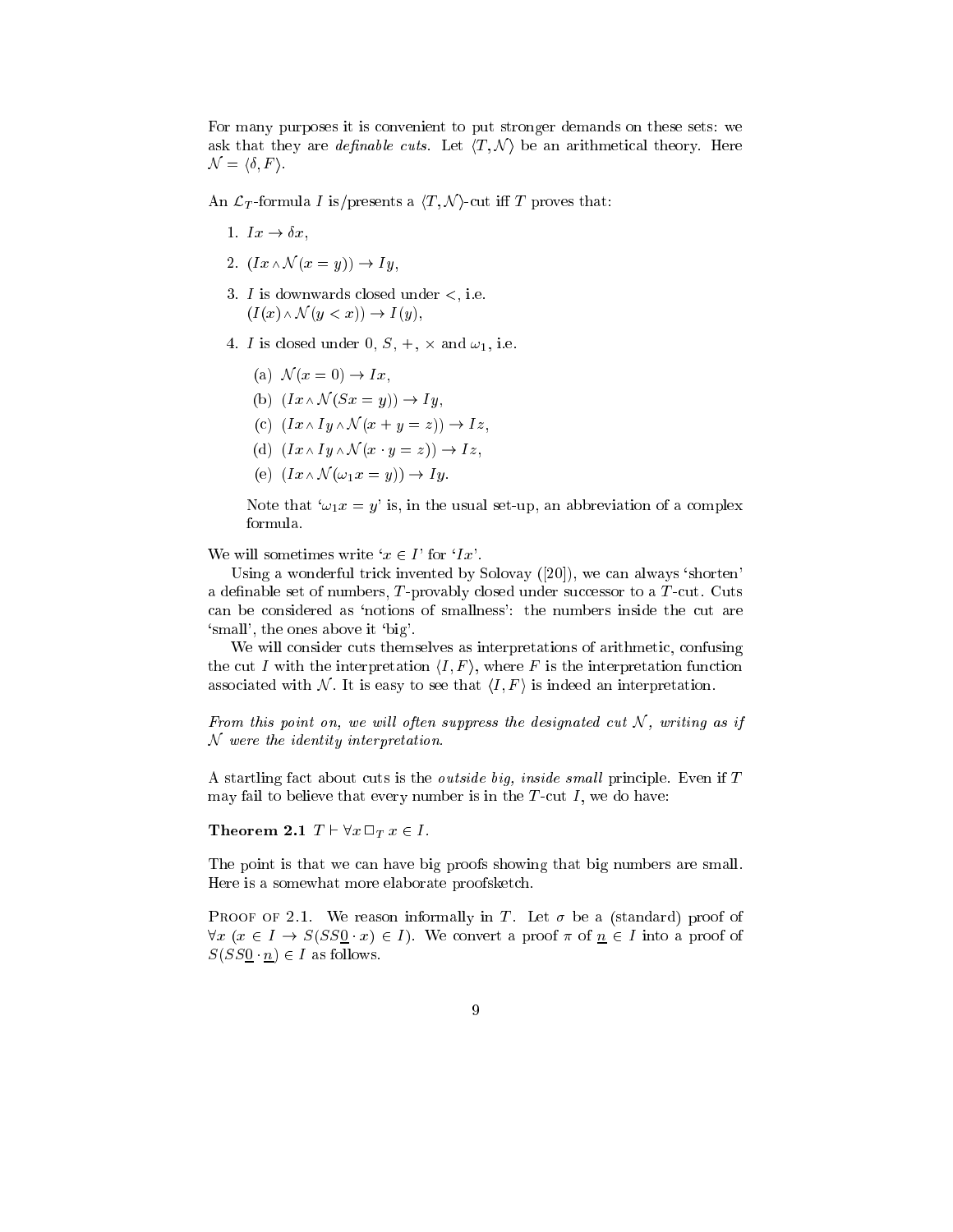$$
\pi \qquad \frac{\sigma}{\underline{n} \in I \to S(SS\underline{0} \cdot \underline{n}) \in I} \forall E
$$

$$
S(SS\underline{0} \cdot \underline{n}) \in I \longrightarrow E
$$

Similarly we convert a proof of  $n \in I$  into a proof of  $(SS0 n) \in I$ . Clearly a proof of  $n \in I$  will use in the order of log<sub>2</sub> n steps. The number of symbols in a step of the proof can be estimated by  $a \log_2 n + b$  for fixed standard numbers a and b. The number of symbols in the proof will be estimated by:  $\log_2 n \cdot (a \log_2 n + b)$ . Let  $c := a + b$ . We can replace our estimate by:  $c \cdot (\log_2(n+2))^2$ . So the size of the Gödelnumber of the proof will be estimated by  $2^{c}$  (log<sub>2</sub>(n+2))<sup>-</sup> =  $(\omega_1(n+2))^c$ . The function  $\lambda x.(\omega_1(x+2))^c$  is present in Basic. QED

#### 2.4 Cuts and Interpretations

If we think of an interpretation K of U in T as an inner model of U inside a model of  $T$ , we can ask how the  $T$ -numbers do compare to the  $U$ -numbers as seen via K. To be pedantically precise, if the T-numbers are given by  $\mathcal N$  and if the  $U$ -numbers are given by  $M$ , how does the internal model of Basic given by N compare to the internal model of Basic given by <sup>K</sup> M?

In case  $T$  has full induction, the answer is simple. Let's for the moment step into the outside world and remind ourselves of a basic fact about non-standard models of arithmetic. The natural numbers form (modulo embedding) an initial fragment of every non-standard model. I.o.w. every non-standard model is an end-extension of the standard model. We can prove that fact by defining the embedding of the natural numbers into the non-standard model by external recursion and by subsequently proving the desired properties of the embedding by external induction. Essentially the same argument can be repeated in  $T$ . We define the embedding, using the fact that we are supposed to have sequences of objects, by an explicit  $T$ -formula and verify its properties with  $T$ -induction. The upshot is that the U-numbers as seen via  $\mathcal K$  form an end-extension of the T -numbers.

Now what happens if T doesn't have full induction? The answer to this question has been provided by Pavel Pudlak in his fundamental paper [16]. Here it is. There is a T-cut I such that the U-numbers as viewed via  $\mathcal K$  are an end-extension of  $I$ .

The argument for Pudlák's theorem is a refinement of the usual argument sketched above: where we lack induction, we compensate by switching to a smaller cut.

#### A Closer Look

To convince the reader that the statement of Pudlak's theorem makes sense, we spell out the result in the pedantic mode. Remember that we assumed that T was really  $\langle T, \mathcal{N} \rangle$  and U was really  $\langle U, \mathcal{M} \rangle$ . Now  $\mathcal{Q} := \mathcal{K} \circ \mathcal{M}$  is an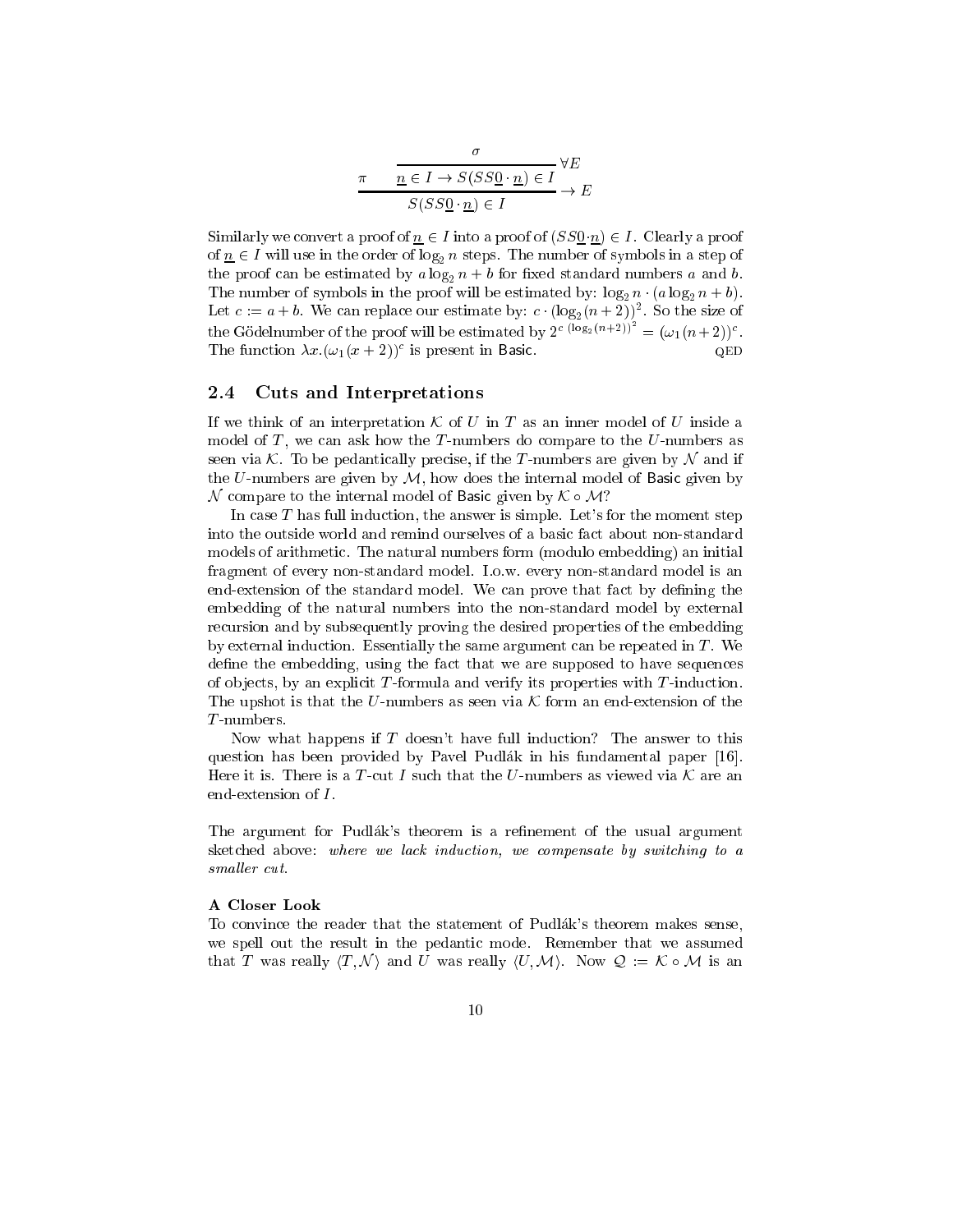interpretation of Basic in  $T$ , representing the U-numbers as viewed by  $T$  via K. Pudlak's Theorem tells us that there is a  $\langle T, \mathcal{N} \rangle$ -cut I such that there is, verifiably in  $T$ , a definable embedding of  $I$  into an initial segment of the  $U$ numbers as viewed in  $T$  via  $Q$ . This means that there is a  $T$ -formula  $E$  such that  $T$  proves:

- 1.  $Exx' \rightarrow (Ix \wedge \delta_{\mathcal{Q}}(x'))$ (*E* is a relation between *I* and  $\delta_{\mathcal{Q}}$ ),
- 2.  $(Exx' \wedge \mathcal{N}(x = y) \wedge \mathcal{Q}(x' = y')) \rightarrow Eyy'$  $(E \text{ is a congruence w.r.t. the relevant 'identities'),$
- 3.  $Ix \rightarrow \exists x' Exx'$  $(E \text{ is total on } I),$
- 4.  $(Exx' \wedge Exy') \rightarrow \mathcal{Q}(x'=y')$  $(E$  is a function),
- 5.  $(Exx' \wedge Eyx') \rightarrow \mathcal{N}(x = y)$  $(E$  is injective),
- 6.  $(Exx' \wedge \mathcal{Q}(y' < x')) \rightarrow \exists y \ (\mathcal{N}(y < x) \wedge yEy')$ (The E-image of I is downwards closed in  $Q$ ),
- 7.  $(Exx' \wedge \mathcal{N}(x=0) \rightarrow \mathcal{Q}(x'=0))$  $(E$  commutes with 0),
- 8.  $(Exx' \wedge Eyy' \wedge \mathcal{N}(Sx = y)) \rightarrow \mathcal{Q}(Sx' = y')$  $(E$  commutes with  $S$ ),
- 9.  $(Exx' \wedge Eyy' \wedge Ezz' \wedge \mathcal{N}(x + y = z)) \rightarrow \mathcal{Q}(x' + y' = z')$  $(E$  commutes with  $+)$ ,
- 10.  $(Exx' \wedge Eyy' \wedge Ezz' \wedge \mathcal{N}(x \cdot y = z)) \rightarrow \mathcal{Q}(x' \cdot y' = z')$  $(E$  commutes with  $\times$ ).

The image, say J, of the  $\langle T, \mathcal{N} \rangle$ -cut I is easily seen to be a  $\langle T, \mathcal{Q} \rangle$ -cut. T shows that  $E$  is an isomorphism between I and J. J is not generally internally definable in K, i.o.w. there need not be an  $\mathcal{L}_U$ -formula G such that  $T \vdash \exists x Exx' \leftrightarrow$  $\mathcal{K}(Gx')$ .

# 3 Interpretability Logic Explained

#### 3.1 Description of the System IL

The language of interpretability logic logic logic logic logic logic logic logic logic logic logic logic logic tional logic extended with a binary modal operator  $\triangleright$ . We read  $A \triangleright B$  as: A interprets B. We will write  $\Diamond A$  as an abbreviation of  $\neg \Box \neg$ .

Let U be a reasonable arithmetical theory. An interpretation (.)\* of  $\mathcal{L}_{\text{int}}$ into U maps the atoms on sentences of  $\mathcal{L}_U$ , commutes with the propositional connectives and satisfies: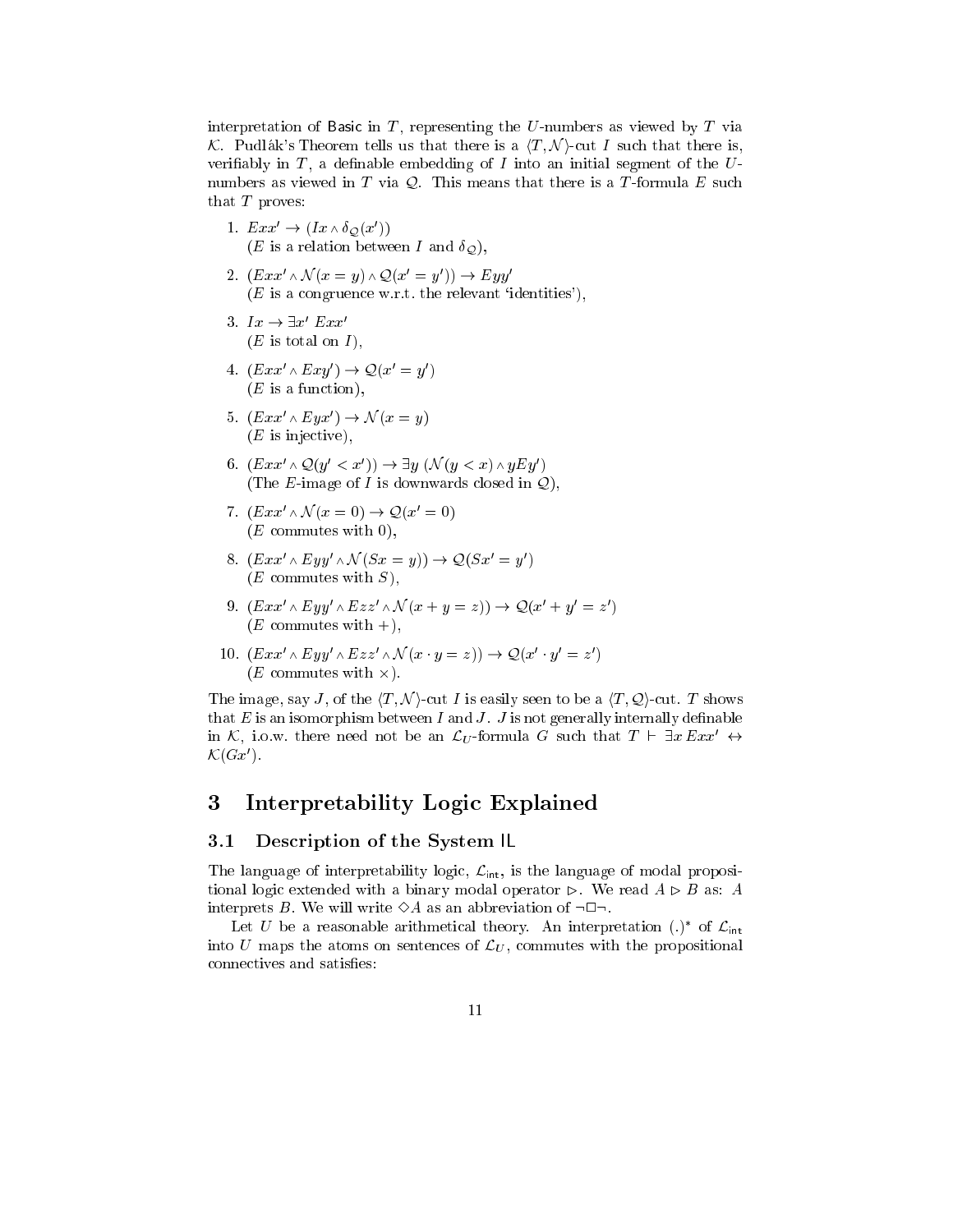$$
(\Box A)^* := \Box_U A^* \text{ and } (A \triangleright B)^* := A^* \triangleright_U B^*.
$$

We study the interpretability principles valid in theories  $U$ , asking ourselves for which C in the modal language we have  $U \vdash C^*$ , for all  $(.)^*$  and asking ourselves which principles are valid in all reasonable theories. The set of principles valid in U is called  $\mathfrak{I}(U)$ . The set of principles valid in all reasonable theories will be called  $\mathfrak{I}(\text{all})$ .<sup>4</sup>

We introduce the basic modal logic IL. The principles of this logic are arithmetically sound for a wide class of theories and for various interpretations of its main connective  $\triangleright$  : The theory is arithmetically incomplete for all known arithmetical interpretations. The motivation for studying this specific set of axioms comes from its modal simplicity and elegance.

IL is the smallest logic in Lint containing the tautological structure  $\alpha$ logic, closed under modus ponens and the following rules. (A principle is just a rule with empty antecedent.)

L1  $\vdash A \Rightarrow \vdash \Box A$  $L2 \vdash \Box(A \to B) \to (\Box A \to \Box B)$  $L3 + \Box A \rightarrow \Box \Box A$  $\Box 4 \vdash \Box (\Box A \rightarrow A) \rightarrow \Box A$  $J1 \vdash \Box(A \rightarrow B) \rightarrow A \rhd B$  $J2 \vdash (A \rhd B \wedge B \rhd C) \rightarrow A \rhd C$  $J3 \vdash (A \triangleright C \land B \triangleright C) \rightarrow (A \vee B) \triangleright C$  $JA \vdash A \rhd B \rightarrow (\Diamond A \rightarrow \Diamond B)$  $J5 \vdash \Diamond A \rhd A$ 

L1-4 are the well-known principles of Löb's Logic. IL is certainly valid in all reasonable theories  $U$ . We will provide the arithmetical justifications of the principles in subsection 3.2.

D. de Jongh and A. Visser proved that IL has *unique and explicit fixed points*. See [8]. No characterization of the closed fragment of IL has been given. IL satisfies interpolation, see [1]. De Jongh and Veltman prove a modal completeness theorem w.r.t. Veltman models. See [7].

Here is a sample of IL-reasoning. We prove:  $\vdash A \triangleright (A \wedge \Box \neg A)$ . First, by **L1-4**, we can derive, taking the contraposition of L4:  $\vdash \Diamond A \rightarrow \Diamond (A \land \Box \neg A)$ . So, by L1 and J1, we find:  $\vdash \Diamond A \triangleright \Diamond (A \wedge \Box \neg A)$ . Applying J5 and J2, we get: (a)  $\vdash \Diamond A \rhd (A \wedge \Box \neg A)$ . We also have, by L1 and J1: (b)  $\vdash A \rhd ((A \wedge \Box \neg A) \vee \Diamond A)$ 

<sup>&</sup>lt;sup>4</sup>For the modal language restricted to the *unary* connective  $\top \triangleright A$  in combination with  $\Box$ , the problem of the interpretability logic of all theories has been solved by Maarten de Rijke, see his [9].

 $5$ We can also interpret  $\triangleright$  as partial conservativity w.r.t. a suitable class of formulas.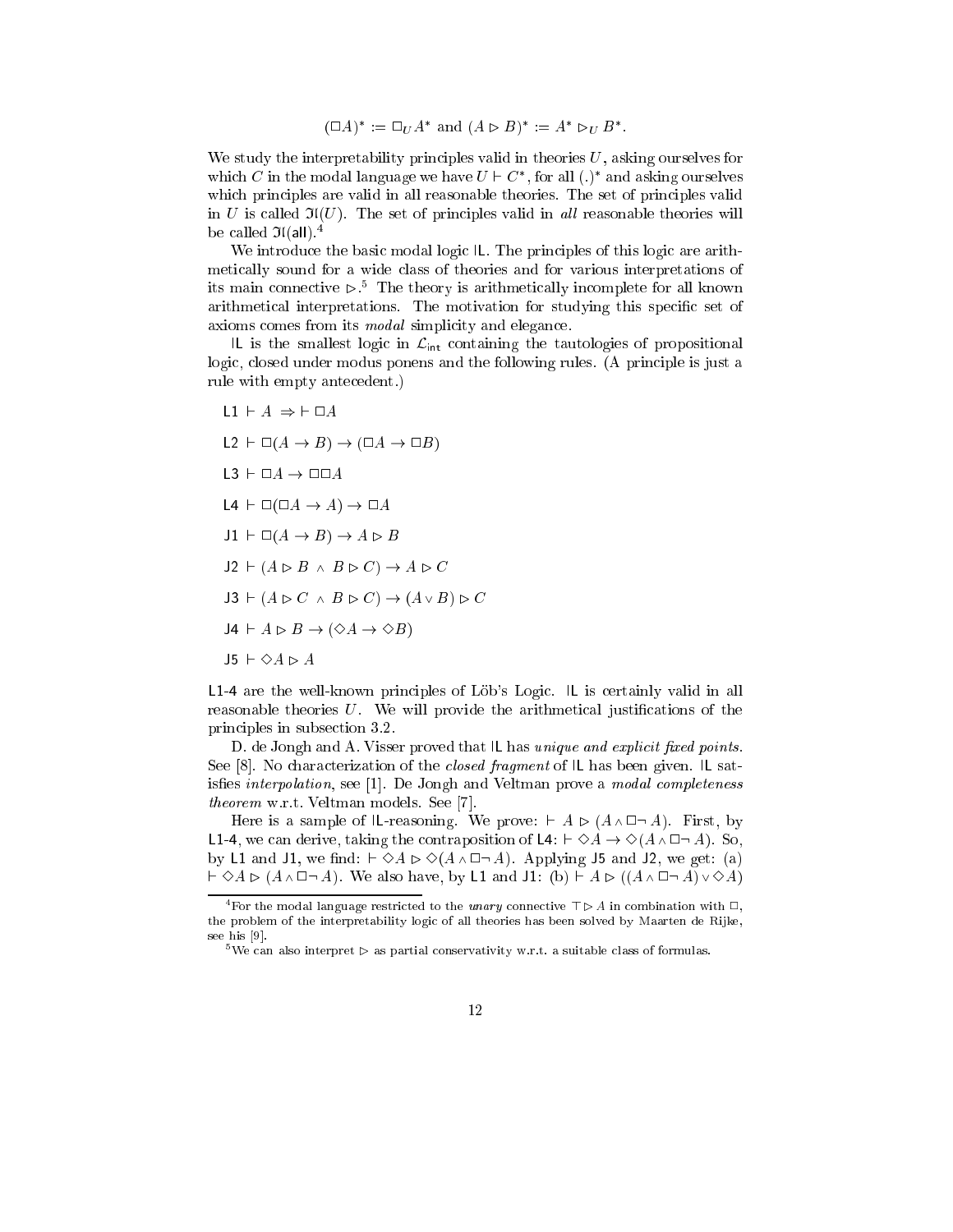and (c):  $\vdash (A \land \Box \neg A) \triangleright (A \land \Box \neg A)$ . Applying J3 and J2 to (a), (b) and (c) we arrive at the desired result.

Putting  $\top$  for A in the principle we just derived, we see that it follows that one can construct, in a uniform way, inside every model of a given arithmetical theory T an internal model of  $T + incon(T)$ .

#### 3.2 The Arithmetical Validity of IL

#### Verification of the L-principles

It is well known that the principles of Löb's Logic can be derived in Buss'  $S_2^1$ (see [5]) or in Wilkie & Paris'  $I\Delta_0 + \Omega_1$  (see [32]). Since Basic is supposed to extend  $S_2$ , we are done. The proof of L3 is by induction on the subformulas of  $\Box_{T}A$ , using the fact that  $\Box_{T}A$  is a  $\exists \Delta_{0}^{b}$ -predicate. A  $\Delta_{0}^{b}$ -formula only has logarithmically bounded quantifiers.

It is a remarkable fact that L3 is doubly redundant in IL. By a clever argument, due to Dick de Jongh, we can derive L3 from L1,2,4. However this redundancy is not arithmetically helpful, since the usual arithmetical verication of Löb's axiom L4 uses the validity of  $L3$ . The second way is to derive L3 from J5 and J4. The striking thing about this alternative proof is that it provides a really different way to obtain a T-proof of  $\Box_{T}A$  from a T-proof of A.<sup>7</sup> L3 is one of those cases where we have one fact but two insights.

Both styles of proofs of L3, yield on inspection sharper results, like:

 $\bullet\;\: T \vdash \Box_T A \to \Box_T \Box^I_T A$ 

Here I is any T-cut. We write  $\Box^I_{T}A$  for  $I(\Box_{T}A)$  —note that we need only to relativize the unbounded existential quantifier of  $\Box_{T} A$  to I.)

Here  $\triangle$  stands for either cutfree, Herband or tableaux provability.

The derivation of the first strengthening in the induction-on-subformulas style, runs as follows. We obtain at a certain point  $\Box_T$  proof  $_T(x, \text{gn}(A))$ . (gn is the godelnumbering function.) The *outside big, inside small* principle tells us that  $\Box_T x \in I$ . Ergo,  $\Box_T \Box_T^I A$ .

#### Verification of J1

The validity of J1 is witnessed by the identity interpretation ID.

#### Verification of J2

If  $K : A \rhd_T B$  and  $M : B \rhd_T C$ , then  $(M \circ K) : A \rhd_T C$ .

 $\bullet\,$   $T \vdash \Box_{T} A \to \Box_{T} \triangle_{T} A$ 

 $6$ We can derive L4 without using L3 by employing a surprising argument of Kreisel (presented in [19]). However, this argument includes the verification of J5.

<sup>&</sup>lt;sup>7</sup> André van Kooy showed in his masters thesis (Department of Philosophy, Utrecht University) that for finitely axiomatized theories in a relational language one can make the transformation of a proof of A into a proof of the provability of A linear time. This seems to be only possible via the J4,5-route.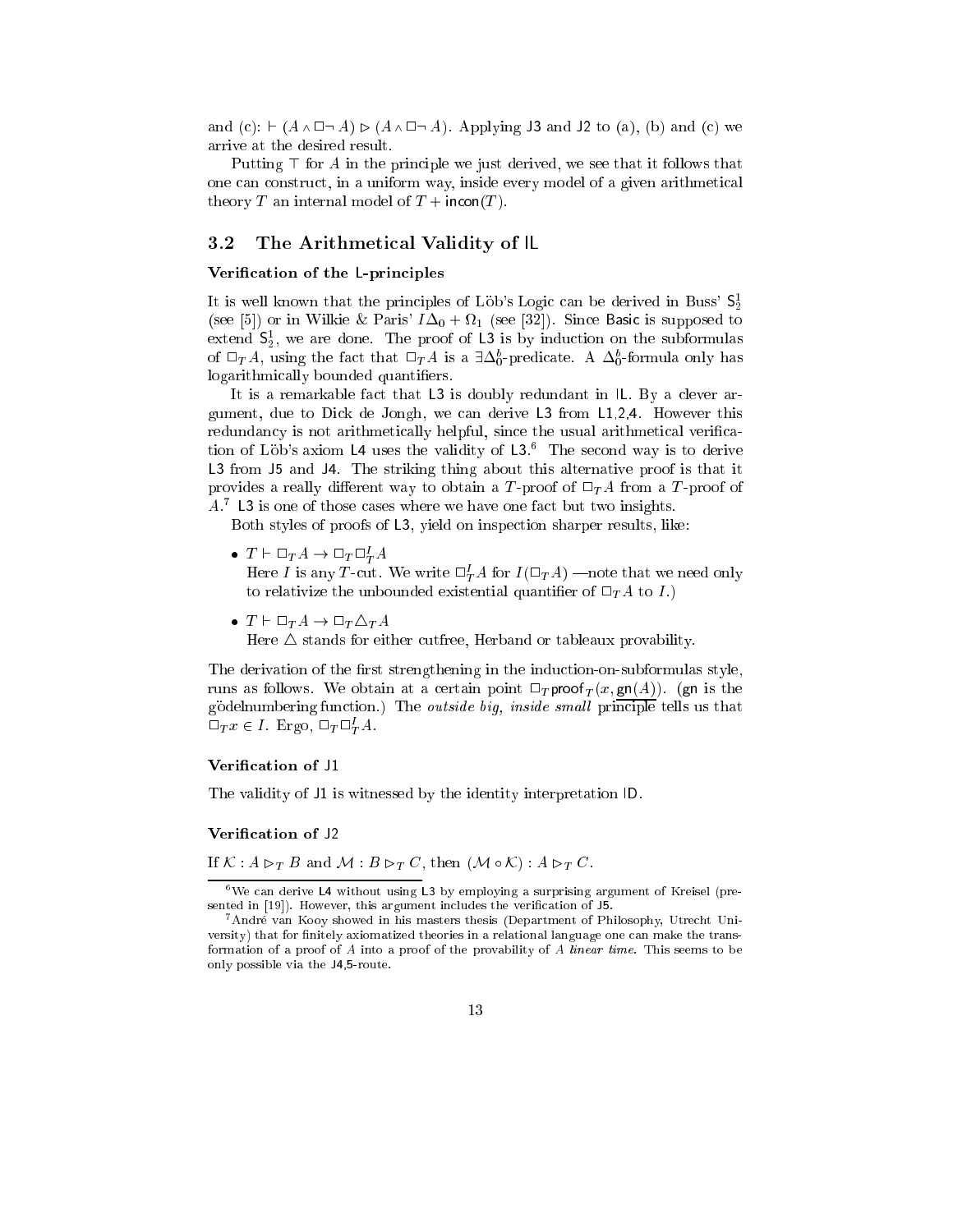#### Verification of J3

J3 is valid, since, given any two interpretations  $\mathcal K$  and  $\mathcal M$  and any sentence A, we can construct an interpretation  $\mathcal{K}[A]\mathcal{M}$ , the disjoint A-sum of  $\mathcal K$  and  $\mathcal M$ , that behaves like K if A and like M if  $\neg A$ . We take:

- $\bullet \ \ \delta_{\mathcal{K}[A]\mathcal{M}}(x) := ((\delta_{\mathcal{K}}(x) \wedge A) \vee (\delta_{\mathcal{M}}(x) \wedge \neg A)),$
- $(\mathcal{K}[A]\mathcal{M})(P)({\vec{x}}) := ((\mathcal{K}(P)({\vec{x}}) \wedge A) \vee (\mathcal{M}(P)({\vec{x}}) \wedge \neg A))$

We find that if  $K : A \rhd_T C$  and  $M : B \rhd_T C$ , then  $(K[A]\mathcal{M}) : (A \vee B) \rhd_T C$ .

#### Verification of J4

J4 tells us that relative interpretability implies relative consistency. If we would have  $\Box_T \neg B$  and  $\mathcal{K}$  :  $A \rhd_T B$ , then it would follow that  $\Box_T (A \to \bot^{\mathcal{K}})$ , and hence  $\Box_T \neg A.$ 

#### Verification of J5

J5 is the interpretation existence lemma. It is the syntactical realization of the Henkin model existence lemma. Inspecting the usual proof of the model existence lemma, one sees that it involves the construction of a set of sentences describing a model. This set can as well be viewed as describing an interpretation. The set is constructed as a path in a binary tree. This path is described by a  $\Delta_2$ -predicate. The desired properties of the set of sentences are verified using induction. Thus the whole argument can easily be verified in PA. The construction can be executed in almost any arithmetical theory by compensating for the lack of induction by switching to definable cuts.<sup>8</sup>

A moment's reflection shows that the choice of the numbers in which we execute the Henkin construction is irrelevant. So, in particular, this set of numbers, might very well be some  $T$ -cut  $I$ . Thus we arrive at the following sharpening of J5.

•  $T \vdash \forall I \ (\Diamond_T^I A \rhd_T A).$ 

Here  $\diamond^I_T A$  stands for  $I(\diamond_T A)$ , which is T-equivalent to

$$
\forall x \in I \neg \mathsf{prov}_T(x, \mathsf{gn}(\neg A)),
$$

where gn is the gödelnumbering function.

Note that the first strengthened version of  $L3$ , follows easily from  $J4$  and the sharpened version of J5. We have  $T \vdash \forall I \ (\Diamond_{T}^{I} B \rhd_{T} B)$ , and, hence,  $T \vdash$  $\forall I \ (\Diamond_T \Diamond_T^I B \ \rightarrow \ \Diamond_T B).$  Replacing B by  $\neg A$ , contraposing and cleaning up spurious negations (using L1,2), we get:  $T \vdash \forall I \; (\Box_T A \to \Box_T \Box^I_T A)$ .

 $8$ We are not quite sure who found this fact first. It might be well have been discovered independently by Friedman, Pudlak and Solovay.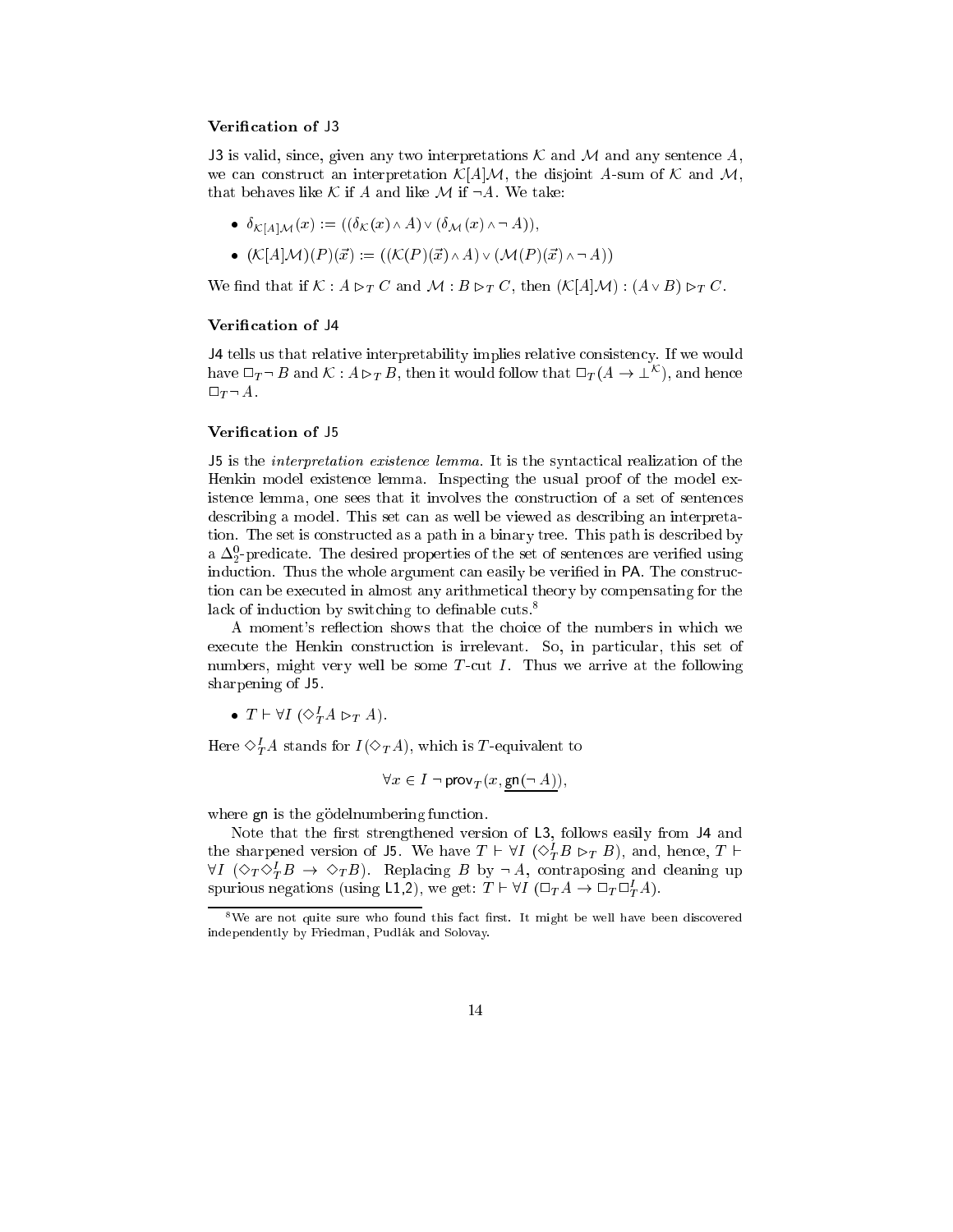#### 3.3 Beyond IL

IL is certainly arithmetically sound. However, it is not arithmetically complete for any reasonable arithmetical theory  $T$  and for any known interpretation of  $\triangleright$  .

#### Montagna's Principle M

Let us first consider Peano Arithmetic, PA. The theory satisfies a further principle: Montagna's Principle.

 $M \vdash A \rhd B \rightarrow (A \wedge \Box C) \rhd (B \wedge \Box C)$ 

The PA-validity of M was known independently to Svejdar and Lindström. Arithmetical completeness for the system ILM:=IL+M was conjectured by A. Visser. It was proved independently by V. Shavrukov (see [17]) and A. Berarducci (see [3]). For nice presentations of the proof see also [33] or [12]. It turns out that ILM is sound and complete for all reasonable arithmetical theories satisfying full induction.9 Here we just verify the arithmetical validity of M.

Let  $T$  have full induction. We prove the stronger principle:

 $\bullet \vdash A \rhd_{T} B \rightarrow (A \wedge S) \rhd_{T} (B \wedge S),$  for  $S \in \Sigma_{1}^{0}$ 

Reason informally in T. Suppose  $\mathcal{K} : (T + A) \triangleright (T + B)$ . Reason in T. (So we are in T two deep.) Suppose A and S. Consider K. We will certainly have  $\mathcal{K}(C)$ for each axiom C of T and  $\mathcal{K}(B)$ , since we have A. Now the  $T+B$ -numbers seen via K are an end-extension of the  $T+A$ -numbers, as explained in subsection 2.4. Moreover,  $\Sigma_1^0$ -sentences are preserved by end-extensions. Hence, we have  $\mathcal{K}(S)$ .

#### The Persistence Principle P

The persistence principle P is the following principle:

 $P \vdash A \rhd B \rightarrow \Box(A \rhd B).$ 

The persistence principle is valid for interpretations in finitely axiomatized reasonable arithmetical theories  $T$ . The reason is simple. Let  $C$  be the conjunction of the axioms of  $T$ . Then, to obtain our principle, is is sufficient to verify:

 $T \vdash \exists \mathcal{K} \, \Box_T (A \to \mathcal{K}(C \wedge B)) \to \Box_T \exists \mathcal{K} \, \Box_T (A \to \mathcal{K}(C \wedge B))$ 

which is obviously valid by verifiable  $\exists \Delta_0^b$ -completeness.

Albert Visser has shown that ILP is arithmetically complete for each finitely axiomatized reasonable theory that proves Superexp, the axiom stating that superexponentiation is total. See [26]. It is definitely known that  $\mathsf{ILP}$  is not complete for  $I\Delta_0 + B\Sigma_1 + E\mathbf{xp}$ , where  $E\mathbf{xp}$  is the axiom stating that exponentiation is total.

<sup>9</sup> In fact the class is somewhat bigger. The reader is referred to [29] for further elaboration.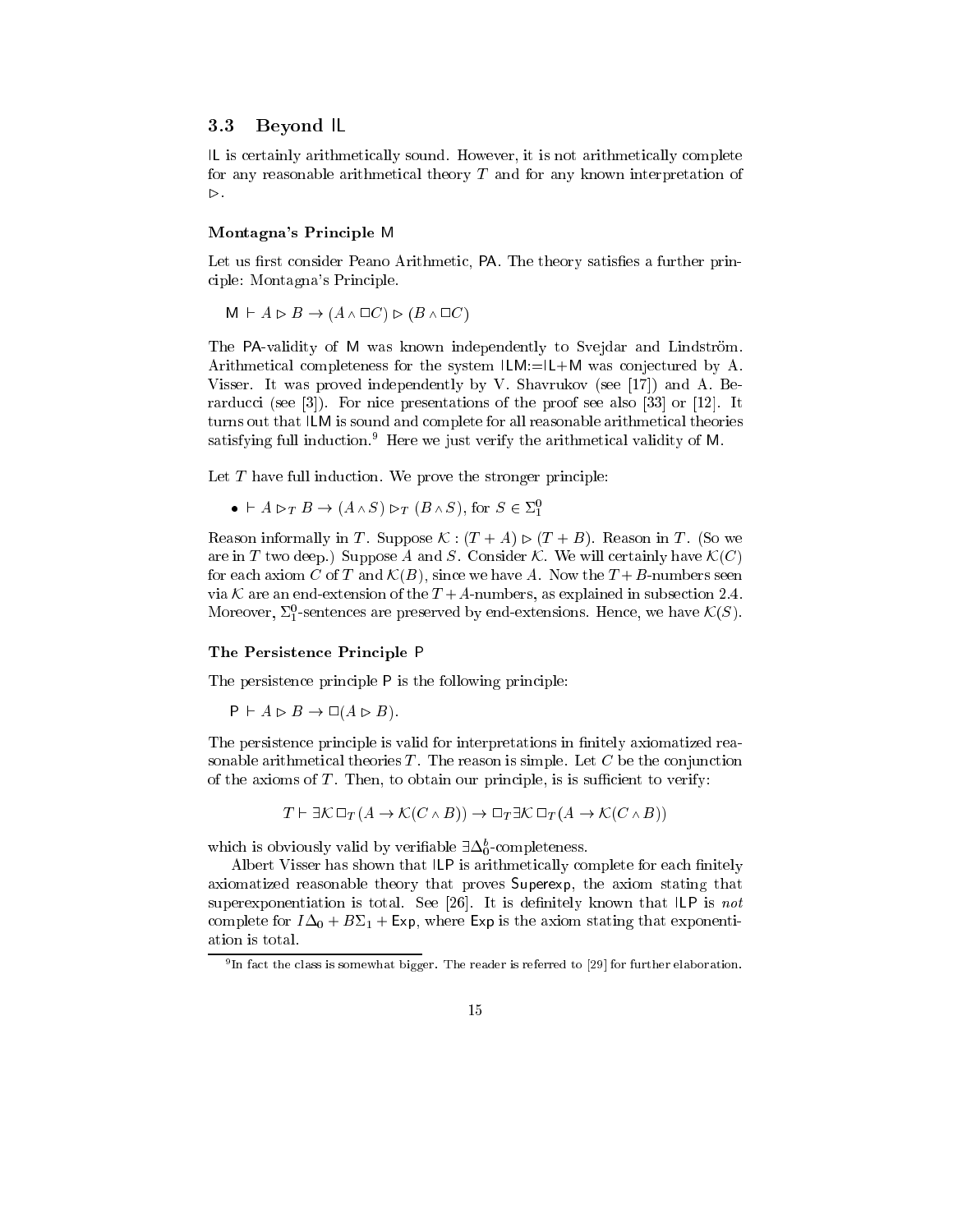#### The Principle W

The first principle that was found to be valid in all theories that strictly extends IL is the principle W. 'W' for "weak".

$$
W \vdash A \rhd B \rightarrow A \rhd (B \wedge \Box \neg A)
$$

For some time it was conjectured that ILW was  $\mathfrak{I}(\text{all})$ . This conjecture was eventually refuted. Before we turn to the next principle, we verify W.

Remember our verification of the principle  $\vdash A \triangleright (A \wedge \Box \neg A)$ . Now all the principles used remain valid if we relativize all the modal operators at nesting depth 1 to a  $T$ -cut  $I$ . Thus we obtain:

• 
$$
T \vdash \forall I \ (A \rhd_T (A \wedge \Box^I_T \neg A))
$$

Now reason in T. Suppose, for some K, we have  $K : A \rhd_T B$ . Let J be the  $T + A$ -cut such that, in  $T + A$ , J is (isomorphic to) an initial segment of the  $T + B$ -numbers viewed via K. If J is not a T-cut, we may replace it by  $J[A||D]$ , which certainly is a T-cut. (The notation ()[[() was introduced when explaining  $J3$ .) So we can assume that  $J$  is a  $T$ -cut. Now we have (a)  $\mathcal{K} : (A \wedge \Box^J_T \neg A) \triangleright_T (B \wedge \Box_T \neg A)$ , since *J* is initial in  $\mathcal{K}$  and since  $\Sigma^0_1$ . sentences are upwards persistent. By our previous consideration we have (b)  $A \triangleright_T (A \wedge \square^J_T \neg A)$ . Composing (a) and (b) we arrive at the desired result.

#### The Principle M0

The next principle that was discovered is the principle  $M_0$ .

$$
M_0 \vdash A \rhd B \to (\Diamond A \wedge \Box C) \rhd (B \wedge \Box C)
$$

Here is the arithmetical verification. Reason in T. Suppose  $\mathcal{K}: A \rhd_{T} B$ . Let J be the cut of the  $T+A$ -numbers, which is isomorphic to an initial segment of the  $T + B$ -numbers viewed via K. As above, we may assume J to be a T-cut. We have  $\Box_T (\Box_T C \to \Box_T \Box_T^J C)$  and, hence,  $\Box_T ((\Diamond_T A \wedge \Box_T C) \to \Diamond_T (A \wedge \Box_T^J C))$ . It follows that:

$$
\begin{array}{ccccc}\n\Diamond_T A \wedge \Box_T C & \triangleright_T & \Diamond_T (A \wedge \Box^J_T C) \\
& \triangleright_T & A \wedge \Box^J_T A \\
& \triangleright_T & B \wedge \Box_T C\n\end{array}
$$

The last step, is witnessed by  $\mathcal{K}$ , using the fact that  $\mathcal{K}$  is an end-extension of *J* and the upwards persistence of  $\Sigma_1^0$ -sentences.

 $M_0$  can be viewed as a kind of 'M-ified' version of 15. First note that we can rewrite J5 as the equivalent:

 $\bullet\ \vdash A \rhd B \to \Diamond A \rhd B$ 

We get  $M_0$ , by plugging the  $\Box C$ 's into the consequent.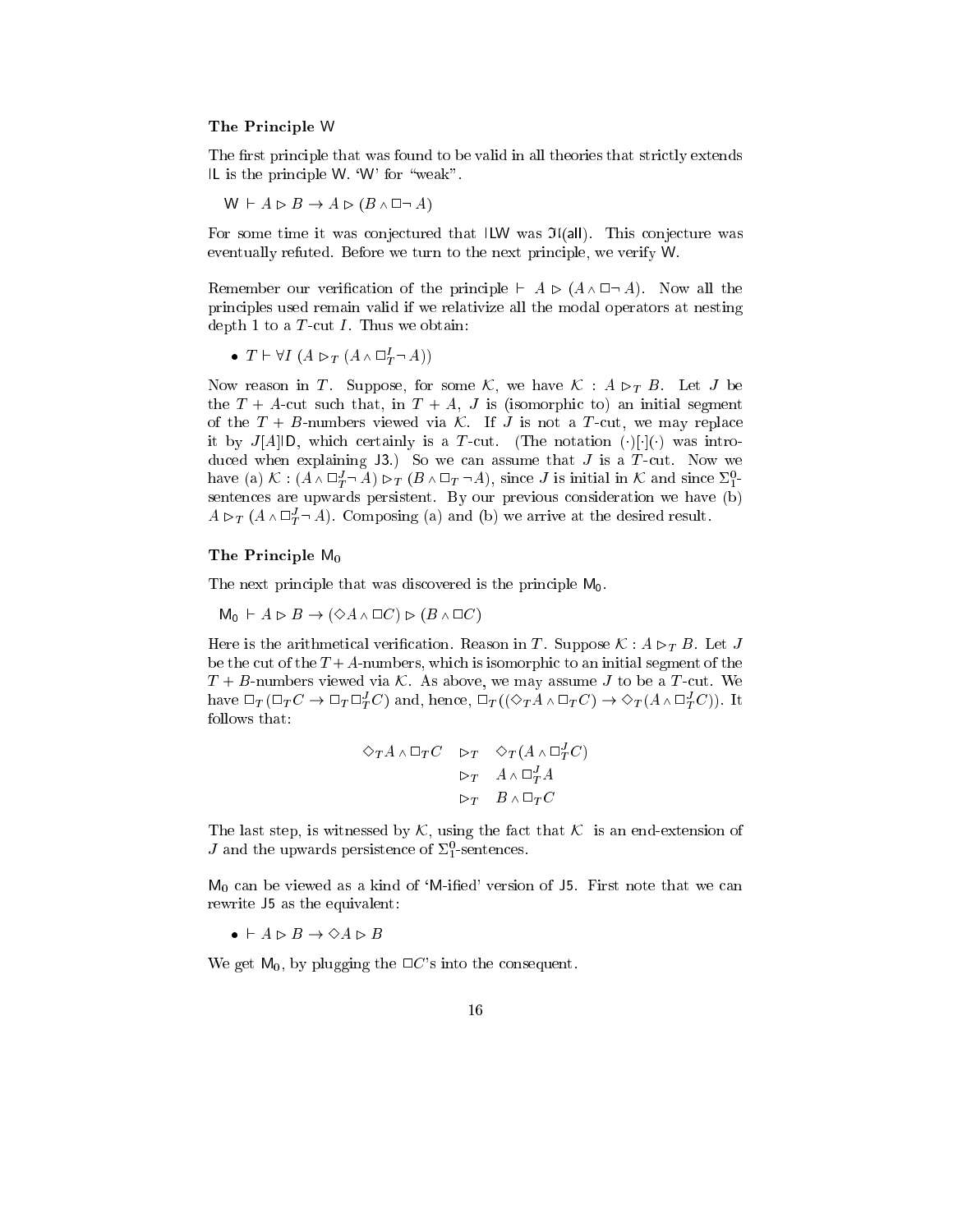#### The Principle W

W is the following principle.

 $\mathsf{W}^{*} \ \vdash A \rhd B \to (B \land \Box C) \rhd (B \land \Box C \land \Box \neg\ A)$ 

Dick de Jongh has shown that W is equivalent over IL with W  $+$  M<sub>0</sub>.

#### The Principle P<sub>0</sub>

For some time ILWM0 or, if you wish, ILW stood as the conjectured candidate for being  $\mathfrak{I}(\text{all})$ . Recently, Albert Visser found a new principle  $P_0$ .

 $P_0$   $\vdash A \rhd \Diamond B \rightarrow \Box (A \rhd B)$ 

The discovery of P0 will be described in greater detail in subsection 4.4.

The arithmetical verification of  $P_0$  is as follows. Reason in T. Suppose  $\mathcal{K}$  :  $A \rhd_T \Diamond B$ . Take a suitably large finite subtheory  $T_0$  of T. (We can take  $T_0$  standardly finite.) We certainly have  $\mathcal{K}$  :  $(T+A) \rhd (T_0 + \Diamond_T B)$ . Hence, (a)  $\Box_T (K : (T + A) \triangleright (T_0 + \Diamond_T B))$ . On the other hand, by interpretationexistence: (b)  $\Box_T((T_0 + \Diamond_T B) \triangleright (T + B))$ . This last argument works, since an interpretation can be built in any arithmetical base theory: we could even have taken  $T_0 = \mathsf{Q}$ , where  $\mathsf{Q}$  ia Robinson's Arithmetic! Finally, composing (a) and (b), we get:  $\Box_T((T+A) \triangleright (T+B)).$ 

We can view  $P_0$  as a 'P-ified' version of J5. First note that we can rewrite J5 as the equivalent:

 $\bullet\ \vdash A \rhd \diamond B \to A \rhd B$ 

We get  $P_0$ , by putting a box in front of the consequent.

We can now frame a new conjecture:  $I L W^* P_0 = J I (all)$ .

#### 4 Modal Semantics  $\overline{4}$

#### 4.1 Veltman Semantics

Frank Veltman, in response to questions of Albert Visser, found a purely modal Kripke style semantics for interpretability logic. Frank Veltman was working on conditionals at that time.  $\triangleright$  is not a proper conditional though. See [23].

Veltman's semantics extends the well-known Kripke semantics for L. Recall that an L-frame is a pair  $\langle W, R \rangle$  where W is a nonempty set and R is a transitive conversely well-founded relation on  $W^2$ . An L-model is a triple  $\langle W, R, \Vdash \rangle$  where  $\langle W, R \rangle$  is an L-frame and  $\mathbb{F}$  is a forcing relation which commutes in the usual way with the connectives  $(w \Vdash A \wedge B \Leftrightarrow w \Vdash A$  and  $w \Vdash B$ , etc.) and, moreover,  $w \Vdash \Box A \Leftrightarrow \forall v \ (wRv \Rightarrow v \Vdash A)$ . An IL-frame or Veltman frame is a triple  $\langle W, R, \{S_w \mid w \in W\} \rangle$  such that: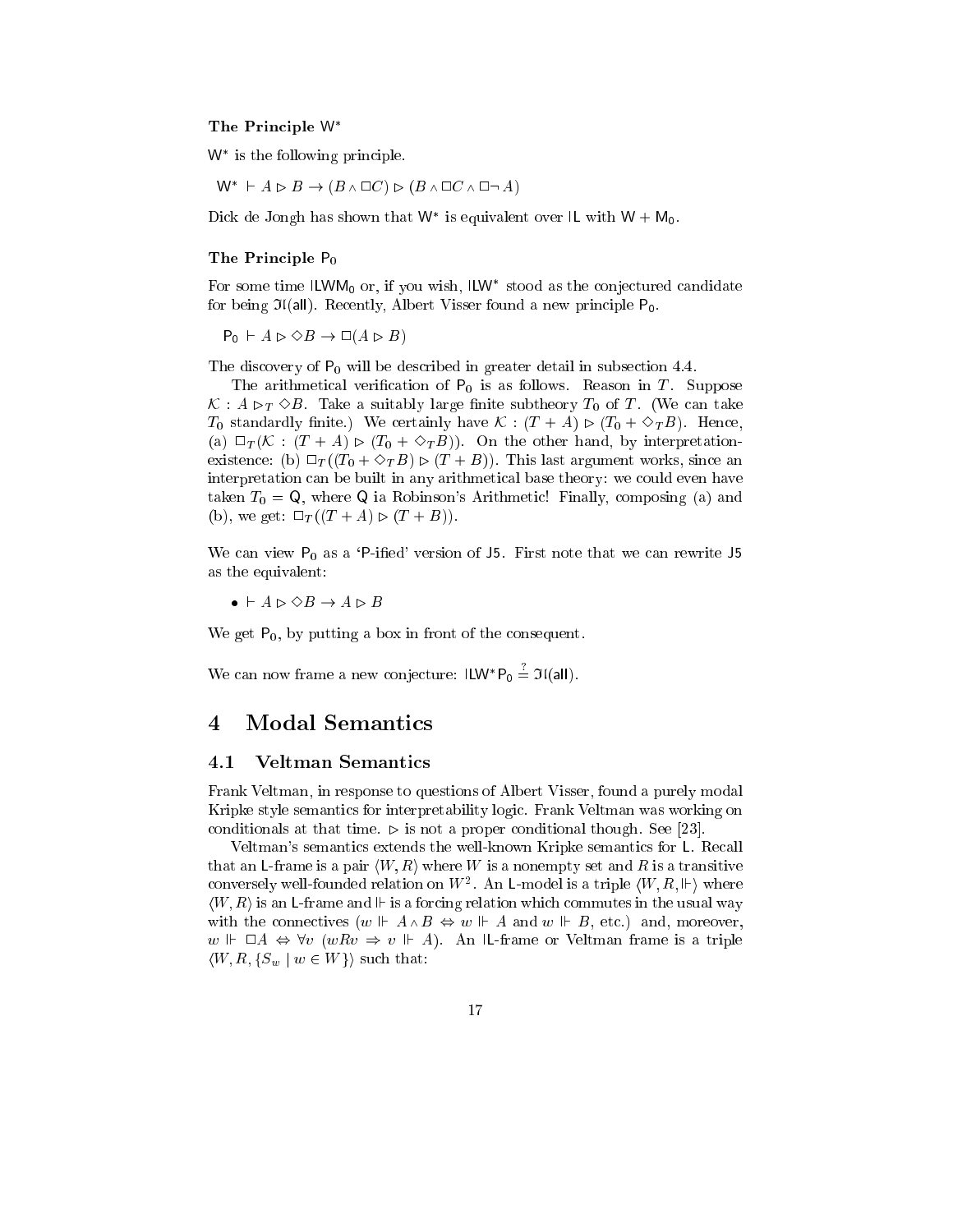- 1.  $\langle W, R \rangle$  is an L-frame.
- 2.  $S_w \subseteq w \uparrow \times w \uparrow (w \uparrow := \{x \in W \mid wRx\}).$
- 3.  $(R \restriction (w\uparrow)) \subseteq S_w$ .
- 4.  $S_w$  is reflexive.
- 5.  $S_w$  is transitive.

A Veltman model is a quadruple  $\langle W, R, \{S_w \mid w \in W\}, \Vdash \rangle$ . Here the triple  $\langle W, R, \{S_w \mid w \in W\} \rangle$  is a Veltman frame and  $\Vdash$  is a forcing relation with the extra condition that

•  $w \Vdash A \rhd B \Leftrightarrow \forall u \ (w \ R \ u \Vdash A \Rightarrow \exists v \ u \ S_w \ v \Vdash B).$ (We write e.g. ' $u S_w v \Vdash B$ ' for ' $u S_w v$  and  $v \Vdash B'$ .)

Veltman semantics is designed so that IL is sound and complete with respect to it.

#### 4.2 Frames

Consider a frame  $\mathcal{F} = \langle W, R, \{S_w \mid w \in W\} \rangle$ . We define:

- $\mathcal{F} \models A : \Leftrightarrow \forall w \in W \ \forall \Vdash (\Vdash$  is a forcing relation on  $\mathcal{F} \Rightarrow w \Vdash A$ .
- F is an ILW-frame if, for any x,  $R; S_x$  is conversely well-founded. Here  $u(R; S_x)v$  if, for some w,  $uRwS_xv$ .
- F is an an ILM<sub>0</sub>-frame if  $xRyRzS_xuRv \Rightarrow yRv$ .
- $\bullet$   $\neq$  is an ILW -frame if it is both an ILW and an ILM<sub>0</sub>-frame.
- F is an ILM-frame if  $yS_xzRu \Rightarrow yRu$ .
- F is an ILP-frame if  $xRyRzS_xu \Rightarrow zS_yu$ .

We have the following correspondences:  $\mathcal F$  is an ILW-frame, an ILM<sub>0</sub>-frame, an ILW -frame, an ILM-frame, an ILP-frame if, respectively,  $\mathcal{F} \models W, \mathcal{F} \models W_0,$  $\mathcal{F} \vDash W$  ,  $\mathcal{F} \vDash W$ ,  $\mathcal{F} \vDash \mathsf{F}$  .

#### 4.3 Completeness Results

The logics IL, ILM, ILP are all modally complete with respect to their corresponding classes of frames. (See e.g.  $[12]$  or  $[29]$ .) In  $[6]$  it is shown that ILW is also modally complete.  $IL$ , ILW, ILM and ILP can be all shown to have the finite model property. It follows that they are decidable. In [13] the modal completeness of ILM0 is proved. Although this this this thing to be decided to be decided to be its decidability is still open. The question of the modal completeness for ILW is still open.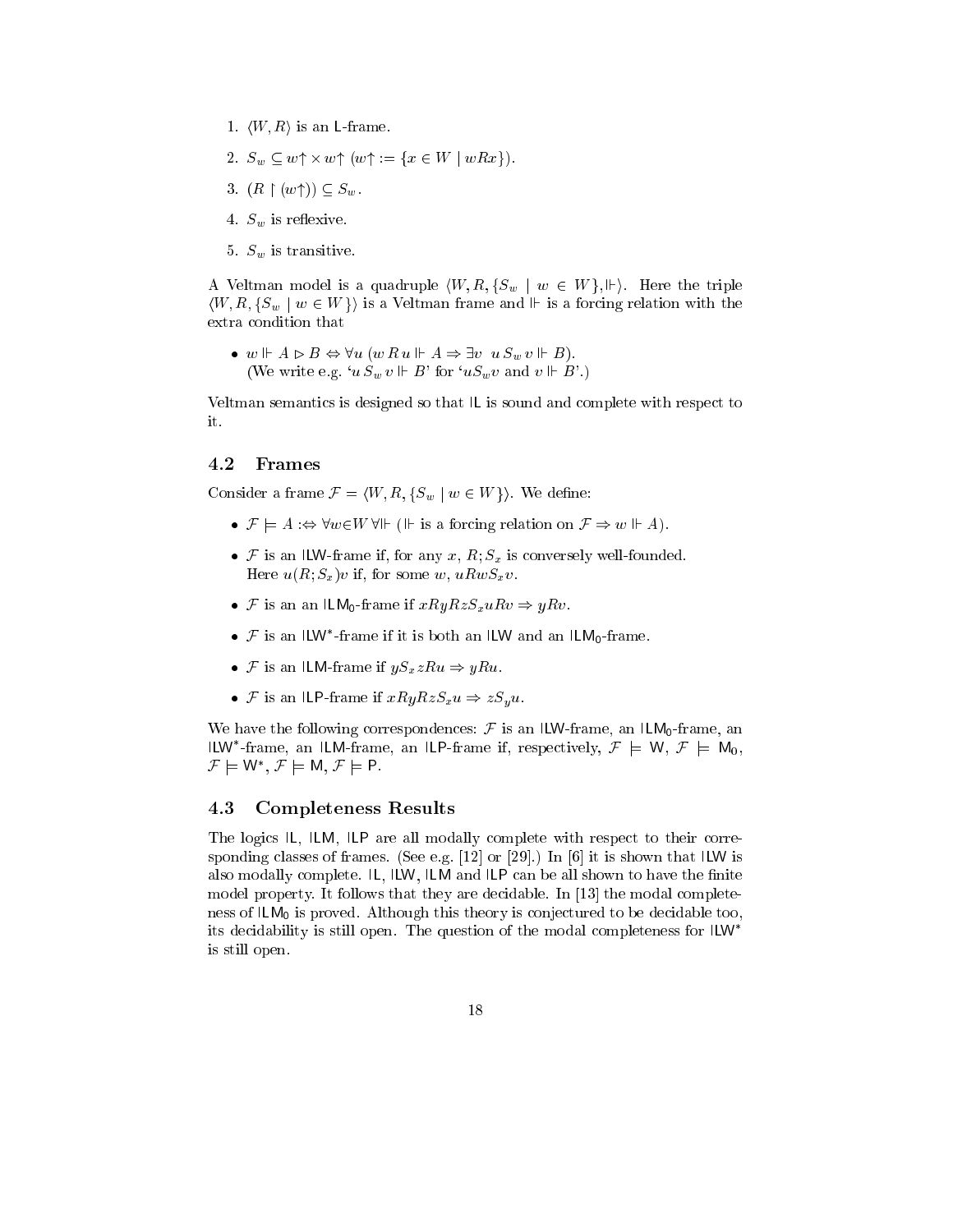The arithmetical completeness of ILM and ILP was proved by embedding (the algebras associated with) the Veltman models for ILM, respectively ILP into the arithmetical theories. Thus the proofs of the modal completeness theorem called essentially upon all three features: modal systems, Veltman semantics and arithmetical semantics.

## 4.4 The Story of  $P_0$

During fall of 1998, the progress in developing the modal completeness proof of ILM0 stagnated. It was thought that, perhaps, it would simplify things if we could strengthen the logic. Albert Visser tried to strengthen the frame condition of ILM0 to arrive at <sup>a</sup> stronger principle. Remember that the frame condition of ILM0 is:

•  $xRyRzS_xuRv \rightarrow yRv$ .

Instead of demanding an R-relation between x and v, one can demand an  $S_{y}$ connection between z and v. If we have  $zS_yv$ , we must also have  $yRv$ , so indeed this move results in strengthening the frame condition. A corresponding principle turns out to be  $P_0$ .

 $P_0$   $A \rhd \Diamond B \to \Box (A \rhd B).$ 

Clearly every ILP0-frame is an ILM0-frame. If the logic ILP0 were modally complete then we would have:  $\mathsf{ILP}_0 \vdash M_0$  (i.e.  $\mathsf{ILP}_0$  proves every instance of  $\mathsf{M}_0$ .) In [13] it is shown that ILP0 <sup>0</sup> M0 and hence that ILP0 is modally incomplete. The proof makes essential use of ILset -models which are <sup>a</sup> renement of Veltman models, due to Dick de Jongh. All logics are also sound w.r.t. the  $|L_{set}$ -models, but more distinctions between principles become apparent. The main idea is that S-relations don't run to a single world but to a set of worlds. More details can be found in [13].

The real surprise was that the principle  $P_0$  —which came from purely modal considerations| is valid in any reasonable arithmetical theory and hence should be in the core logic  $\mathfrak{I}(\mathsf{all})$ .

#### 4.5 New Principles by Modal Refinements

If we are looking for principles in  $\mathfrak{I}(\mathsf{all})$ , we know for sure that they should be both in ILP and in ILM. A priori, there is an infinite search space but, Veltman models provide pretty good guidance in this quest. We shall make a convention on visualizing frame conditions. First, we do not represent all the relations in the pictures. If aRb and  $bRc$  are drawn, we will rather not draw the aRc that is dictated by transivity. So by a picture we actually mean its closure w.r.t. the closure conditions for Veltman models. Secondly, the R-relations will be drawn as straight lines and the S-relations as curved lines.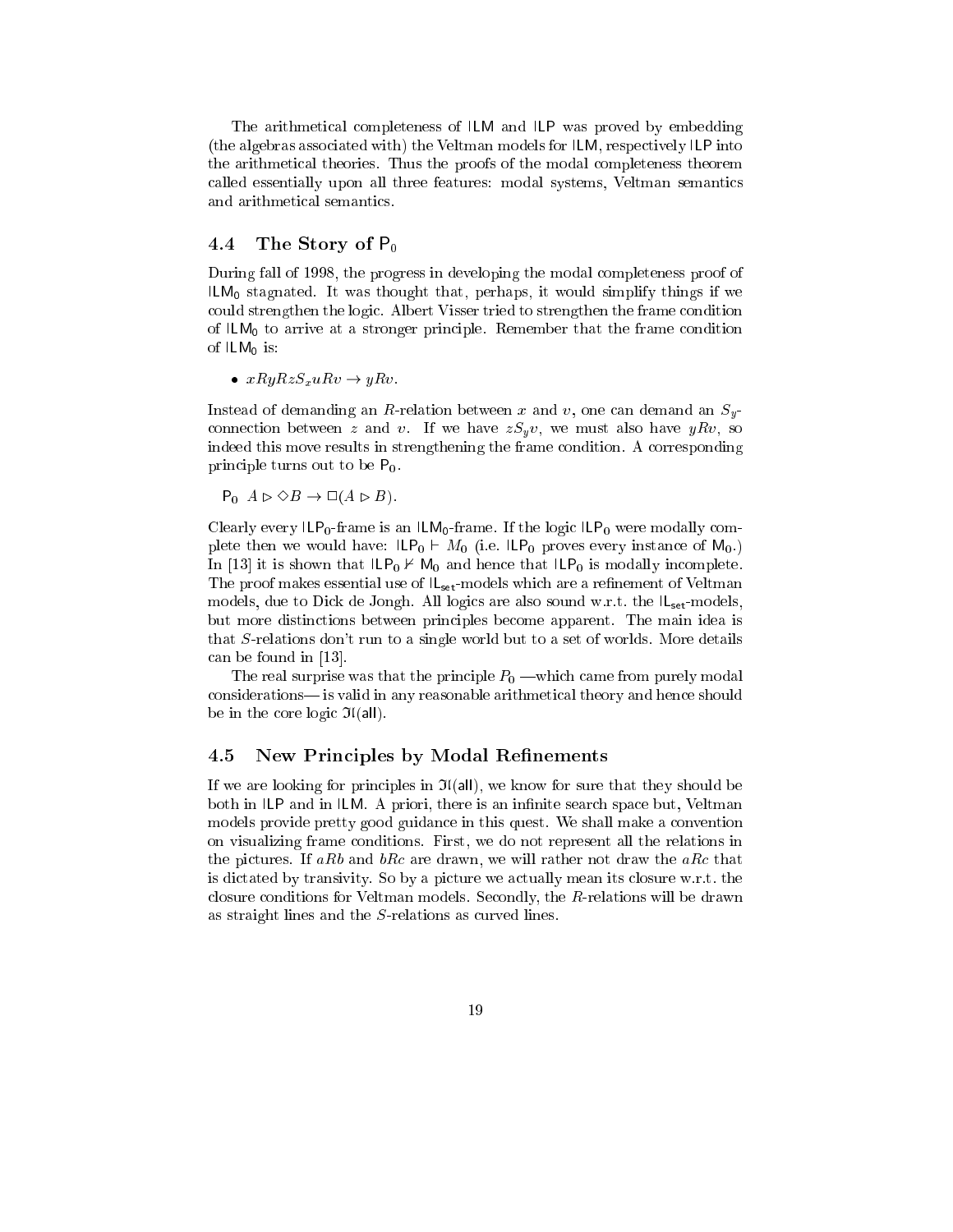

If some specic relation is imposed by the principle whose frame condition we want to represent, we will indicate this by drawing a dashed line. Bearing this in mind we can visualize the frame condition of M. This condition was:

$$
xRyS_xy'Rz \Rightarrow yRz.
$$

In picture 1. this condition is represented. The imposed  $yRz$  is drawn as a dashed straigt line.



When depicting the frame condition of P, we get a similar picture. The frame condition of P was:

$$
xRx'RyS_xy' \Rightarrow yS_{x'}y'.
$$

The imposed  $yS_{x'}y'$  is drawn as a curved intersected arrow. Note that the relations  $xRy$  and  $x'Ry$  are not shown although they have to exist.

A modal principle in  $\mathfrak{I}(\mathsf{all})$  should hold on all ILM- and ILP-frames. Consequently the frame condition of this principle should hold in both frame classes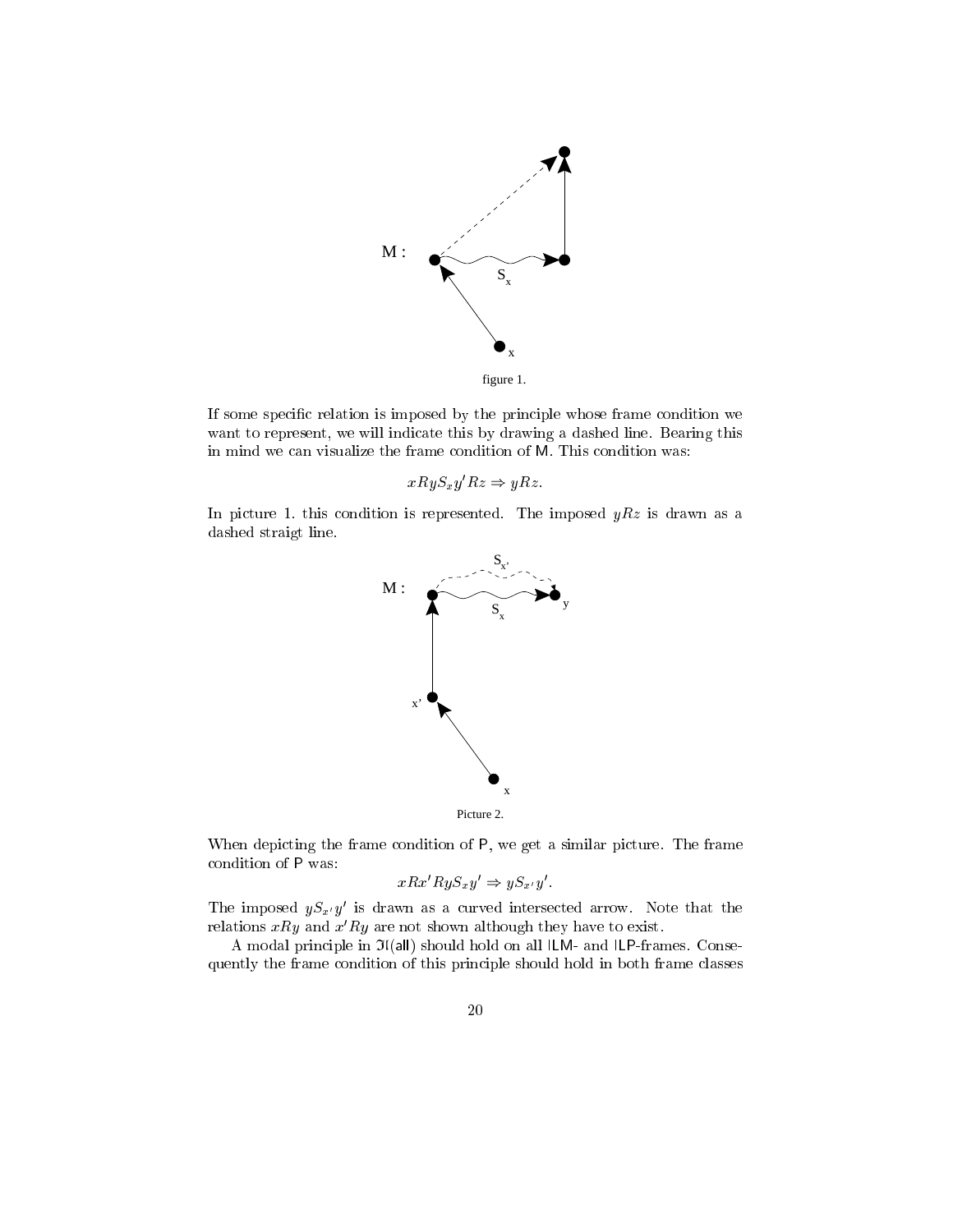too. This was, of course, the case for all the principles considered so far. For example in both ILM-frames and ILP-frames we have that  $R; S_x$  is conversely well founded. And this was precisely the frame condition of W, a principle that holds in any reasonable arithmetical theory.

We can use the pictorial heuristic to guess new principles. The search space for new principles is thus confined to principles whose corresponding frame conditions are shared consequences of both the respective frame conditions of P and M. An example clarifies this concept.



A frame condition condition is drawn in picture 3. So we have  $xRx'Rx''S_{x}yRy'$ . Now the frame condition is that we impose  $x'Ry'$ . The corresponding principle is readily found. It is  $M_0: A \rhd B \to (\Diamond A \wedge \Box C) \rhd (B \wedge \Box C)$ . The R-relation between x and y is implied by the ILM frame condition because in an ILM frame we should have  $x''Ry'$  and thus  $x'Ry'$  as well. It is also implied by the frame condition of ILP because in an ILP-frame one has  $x''S_{x'}y$  and thus surely  $x'Ry$ . And this again yields  $x'Ry'$ . The relation  $x'Ry'$  is both in the closure of the frame under M and under P. So  $x'Ry'$  is in the intersection.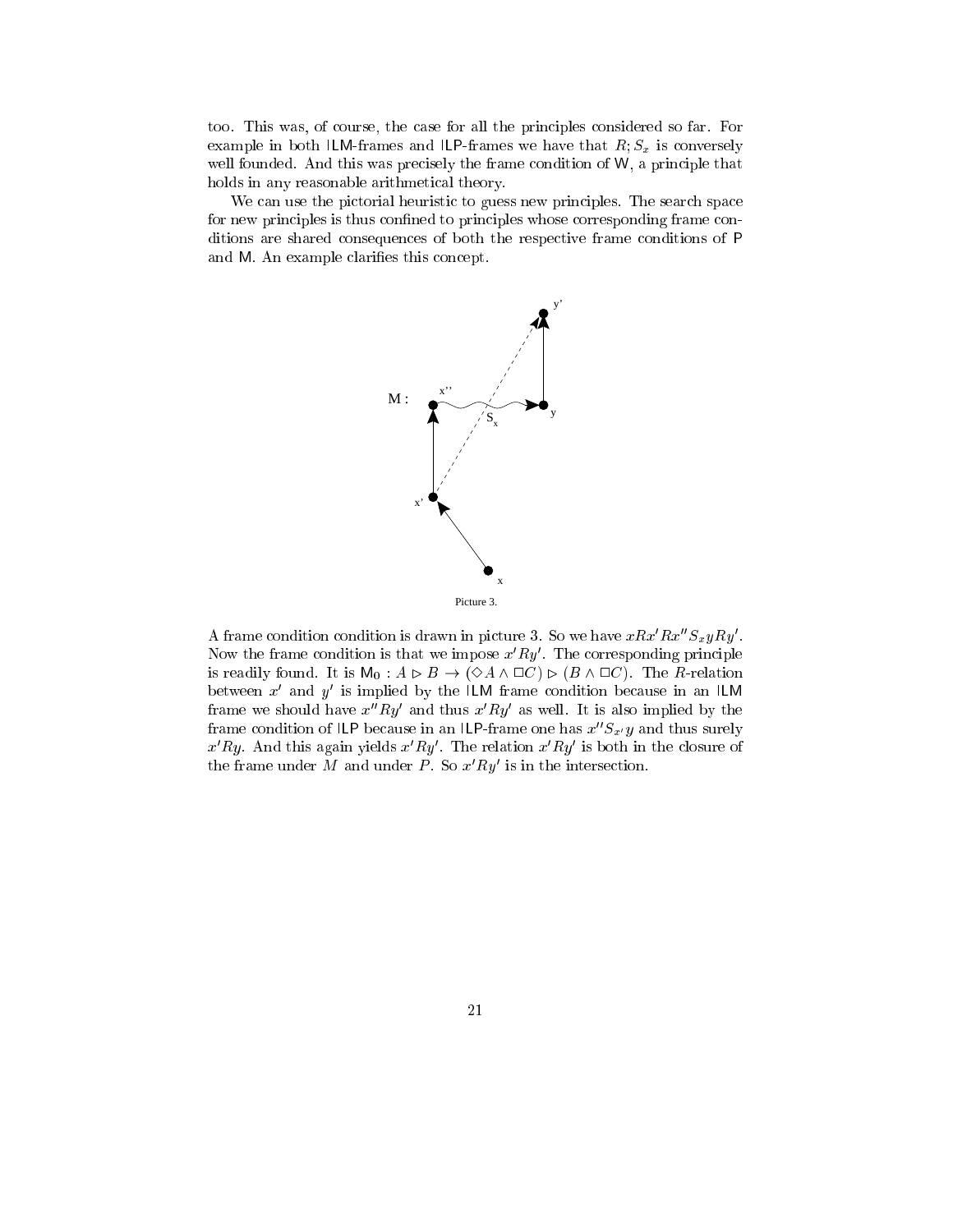

Reflection on the previous reasoning tells us that in both the ILM- as in the ILP-closure it is possible to go from  $x'$  in two R-steps to  $y'$ . In the M-case this is  $x'Rx''Ry'$  and in the P-case this is  $x'RyRy'$ . This could be captured by a somewhat different frame condition which demands the existence of an intermediate world  $w$  between  $x^{\prime}$  and  $y^{\prime}$ . This condition is represented in figure 4. So the frame condition is  $xRx''S_xyRy'\Rightarrow \exists w\;x'RwRy'$  and a corresponding principle is  $A \triangleright B \to (\Diamond A \wedge \Box \Box C) \triangleright (B \wedge \Box C)$ . In this way we discover a new principle, say  $M_1$ , which is clearly stronger than  $M_0$ . It is an open question whether M1 is valid in all l reasonable arithmetical theories. We are also assumed the arithmetical theories!

A third example of a principle in the intersection of ILM and ILP is the principle  $A \triangleright \Diamond B \Rightarrow \Box(A \triangleright \Diamond B)$ . In [29] it is shown that this principle is not valid in all reasonable arithmetical theories.

# 5 Concluding Remarks

## 5.1 The Current Situation

At the moment of writing, we have a good picture of the relationships of the salient logics produced by our quest for  $\mathfrak{I}(\mathsf{all})$ . There are the systems ILW and ILM0 which are both modally complete and in the core logic we are looking for. Then there is the logic ILW which is the union of these two logics. It is conjectured to be decidable and complete but the problem is still open. The logic ILP<sub>0</sub> is completely independent from ILM<sub>0</sub>, ILW and ILW . It is also in  $J($ all). The union of all these logics, ILP $_0$ W, and conjectured to be  $J($ all).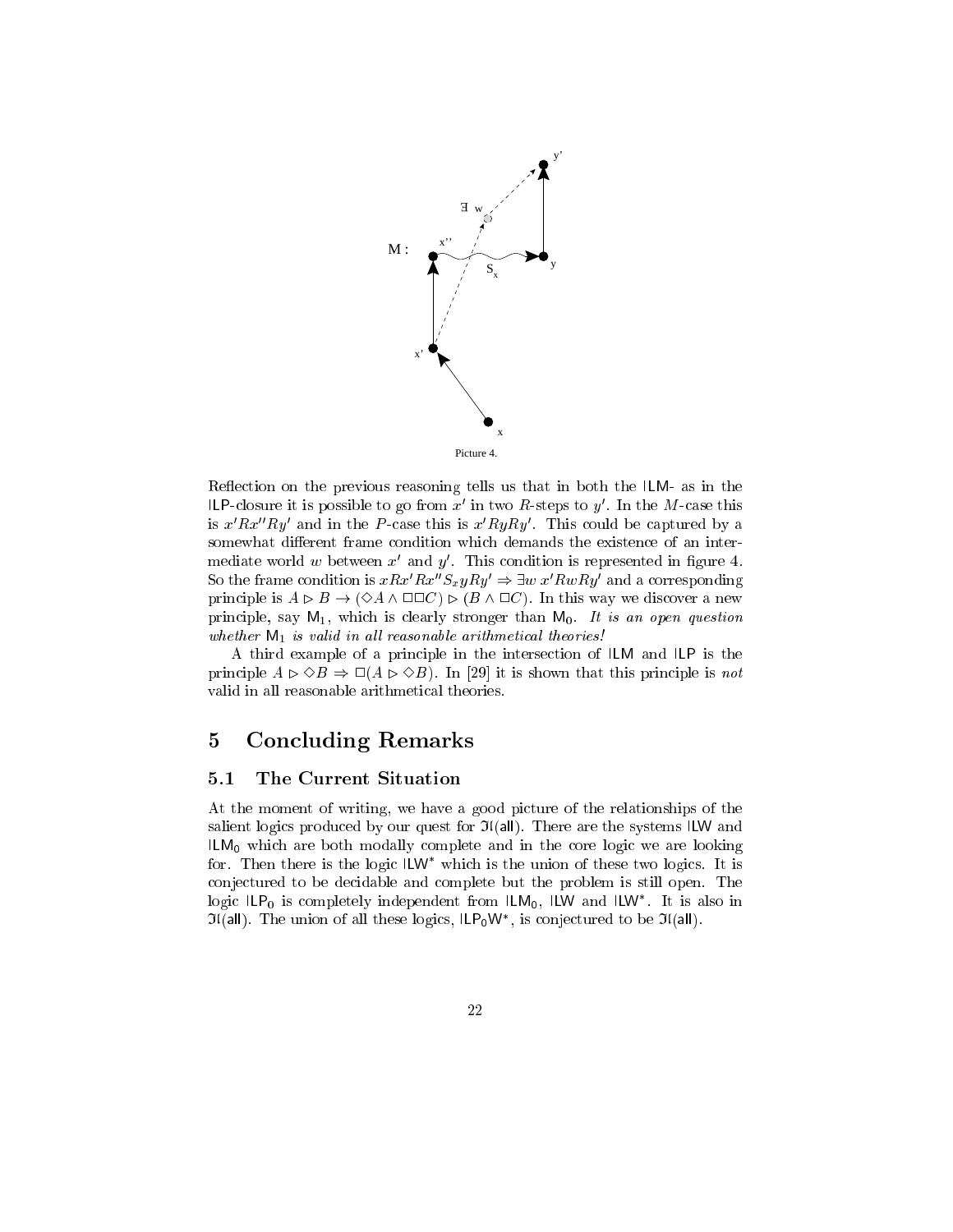

#### 5.2 Two Questions

We end our paper by formulating two questions of more restricted scope than our great problem.

#### Problem 1

The logic  $\mathfrak{I}(\mathsf{all})$  is in the intersection of ILM and ILP. But it cannot be equal to this system since e.g. the principle  $A \triangleright \Diamond B \rightarrow \Box (A \triangleright \Diamond B)$  which is in the intersection, is not generally valid. A proof of this fact is given in [29]. The proof employs a heavy result due to Shavrukov, see ([18]). Is there a more direct and more perspicuous proof of this fact?

#### Problem 2

Is the principle  $A \triangleright B \to (\Diamond A \wedge \Box \Box C) \triangleright (B \wedge \Box C)$  arithmetically valid? It is certainly in  $ILM$  and  $ILP$  and thus valid both in essentially reflexive and in nitely axiomatized reasonable arithmetical theories. Moreover it can be shown to be valid for  $I\Delta_0 + B\Sigma_1 + \Omega_1$ . Yet it is hard to see why it should be generally valid. In fact we conjecture that it is not.

## References

- [1] C. Areces, D. de Jongh, and E. Hoogland. The interpolation theorem for il and ilp. In Proceedings of AiML98. Advances in Modal Logic, Uppsala. Sweden, October 1998. Uppsala University.
- [2] C. Bennet. On some orderings of extensions of arithmetic. Department of Philosophy, University of Göteborg, 1986.
- [3] A. Berarducci. The interpretability logic of Peano arithmetic. The Journal of Symbolic Logic, 55:1059-1089, 1990.
- [4] A. Berarducci and R. Verbrugge. On the provability logic of bounded arithmetic. Annals of Pure and Applied Logic,  $61:75{-}93, 1993$ .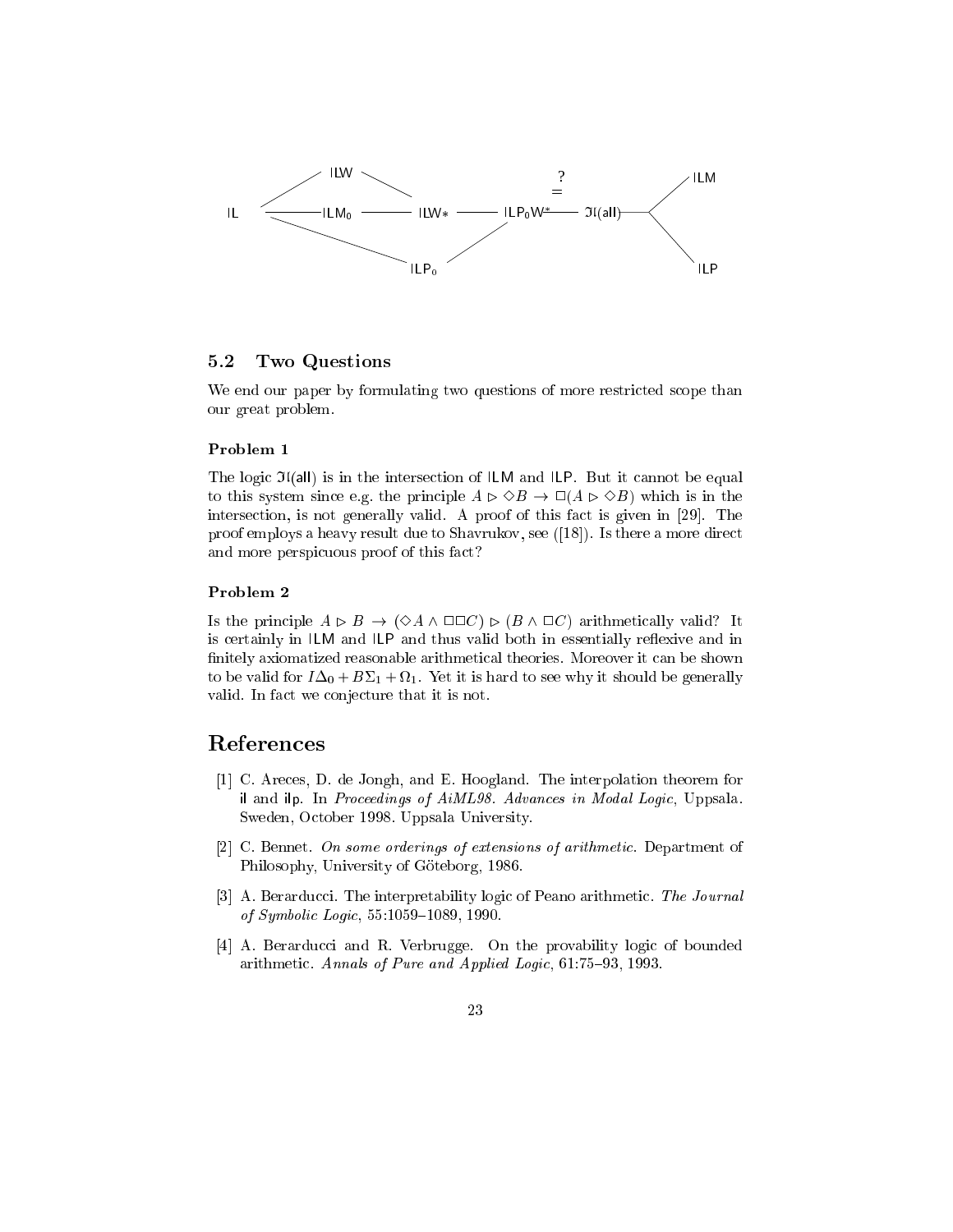- [5] S. Buss. Bounded Arithmetic. Bibliopolis, Napoli, 1986.
- [6] D. de Jongh and F. Veltman. Modal completeness of ILW . Unpublished.
- [7] D.H.J. de Jongh and F. Veltman. Provability logics for relative interpretability. In  $\langle 15 \rangle$ , pages 31-42, 1990.
- [8] D.H.J. de Jongh and A. Visser. Explicit fixed points in interpretability logic. *Studia Logica*,  $50:39-50$ , 1991.
- [9] M. de Rijke. Unary interpretability logic. The Notre Dame Journal of Formal Logic,  $33:249-272$ , 1992.
- [10] P. Hajek and P. Pudlak. Metamathematics of First-Order Arithmetic. Perspectives in Mathematical Logic. Springer, Berlin, 1991.
- [11] R. Iemhoff. A modal analysis of some principles of the provability logic of Heyting Arithmetic. In Proceedings of AiML'98, volume 2, Uppsala, to appear.
- [12] G. Japaridze and D. de Jongh. The logic of provability. In S. Buss, editor, Handbook of proof theory, pages 475-546. North-Holland Publishing Co., amsterdam edition, 1998.
- [13] J.J. Joosten. Towards the Interpretability Logic of al l Reasonable Arithmetical Theories. Master's Thesis, ILLC, University of Amsterdam, 1998.
- [14] P. Lindström. Aspects of Incompleteness, volume Lecture Notes in Logic 10. Springer, Berlin, 1997.
- [15] P.P. Petkov, editor. Mathematical logic, Proceedings of the Heyting 1988 summer school in Varna, Bulgaria. Plenum Press, Boston, 1990.
- [16] P. Pudlak. Cuts, consistency statements and interpretations. The Journal of Symbolic Logic, 50:423-441, 1985.
- [17] V.Yu. Shavrukov. The logic of relative interpretability over Peano arithmetic (in Russian). Technical Report Report No.5, Stekhlov Mathematical Institute, Moscow, 1988.
- [18] V.Yu. Shavrukov. Interpreting reflexive theories in finitely many axioms. 152:99-116, 1997.
- [19] C. Smorynski. The Incompleteness Theorems. In J. Barwise, editor, *Hand*book of Mathematical Logic, pages 821-865. North-Holland, Amsterdam, 1977.
- [20] R.M. Solovay. On interpretability in set theories. Unpublished manuscript, 1976.
- [21] V. Svejdar. Degrees of interpretability. Commentationes Mathematicae Universitatis Carolinae,  $19.789 - 813$ ,  $1978$ .